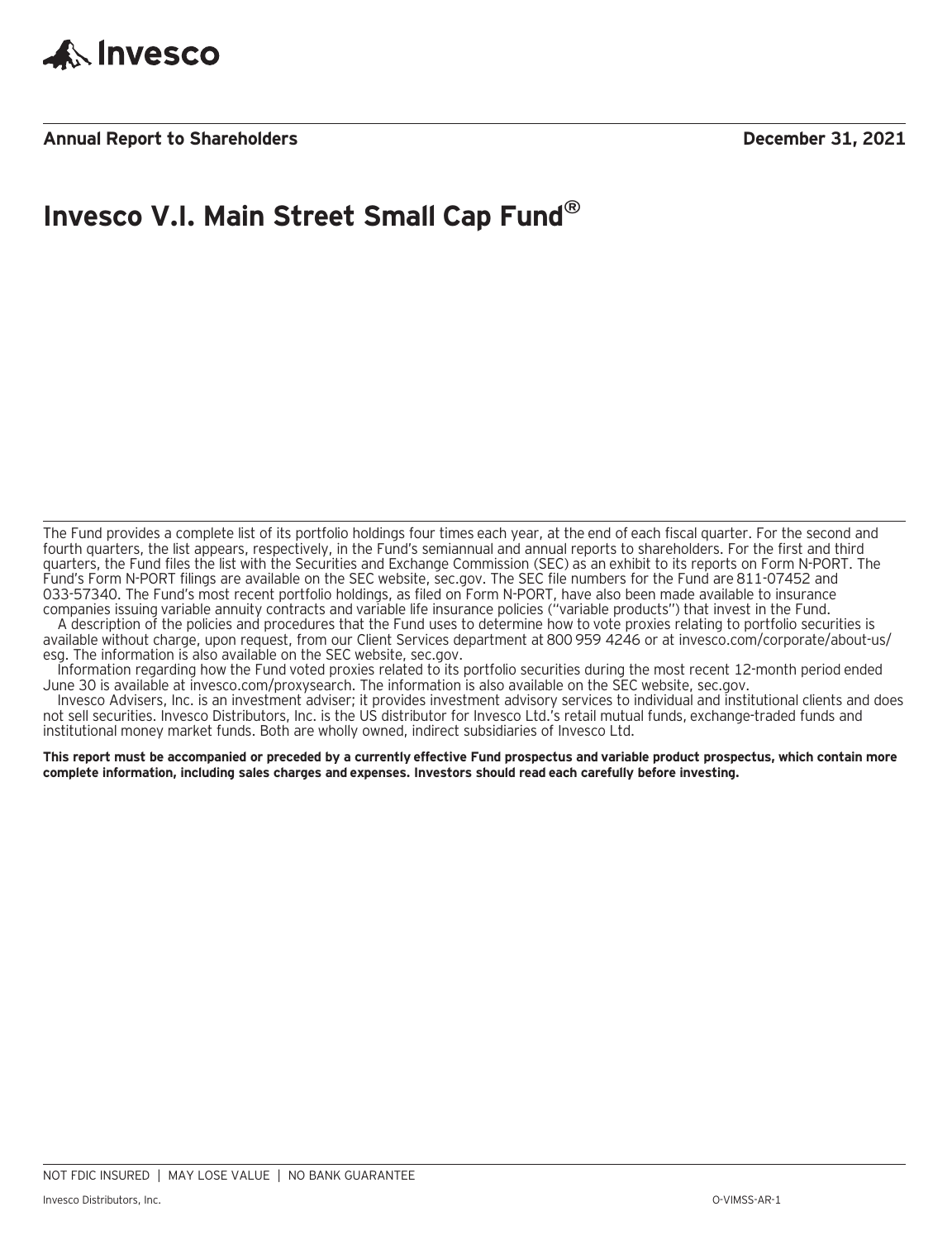### **Management's Discussion of Fund Performance**

#### **Performance summary**

For the year ended December 31, 2021, Series I shares of Invesco V.I. Main Street Small Cap Fund® (the Fund) outperformed the Russell 2000 Index. Your Fund's long-term performance appears later in this report.

#### **Fund vs. Indexes**

*Total returns, 12/31/20 to 12/31/21, excluding variable product issuer charges. If variable product issuer charges were included, returns would be lower.* Series I Shares 22.55%

| <b>UCTICJ I UITUL CJ</b>                    | <b>LL.JJ/V</b> |
|---------------------------------------------|----------------|
| Series II Shares                            | 22.26          |
| Russell 2000 Index <sup>▼</sup>             | 14.82          |
| Source(s): <b>▼RIMES</b> Technologies Corp. |                |

#### **Market conditions and your Fund**

US political unrest and rising coronavirus (COVID-19) infection rates marked the start of the first quarter of 2021. Additionally, retail investors bid up select stocks like GameStop and AMC Theaters, ultimately causing a sharp selloff in late January. Corporate earnings generally beat expectations, but market volatility rose during the quarter as investors worried about rising bond yields and inflation. Despite the US Federal Reserve's (the Fed's) commitment to an accommodative policy, the 10-year US Treasury yield rose from 0.92% at the end of 2020 to  $1.75\%$ <sup>1</sup> at the end of March 2021. Approval of a third COVID-19 vaccine boosted investors' optimism for faster economic recovery. Although March saw increased volatility with consecutive down days in the US stock market, stocks continued to hit all-time highs through April 2021.

The US stock market once again hit new highs in the second quarter of 2021, despite higher volatility stemming from inflation concerns and the potential for rising interest rates. Investors remained optimistic about the strength of the economic recovery after the US gross domestic product (GDP) grew at a 6.4% annualized rate for the first quarter of 2021.2 Corporate earnings also remained strong as the majority of S&P 500 companies beat Wall Street earnings forecasts. US equity markets continued to move higher in July despite inflation concerns and increasing COVID-19 infection rates due to the rapidly spreading Delta variant. Despite the Consumer Price Index (CPI) increasing in June through September, $3$  the Fed declined to raise interest rates at its September Federal Open Market Committee (FOMC) meeting. The US stock market saw continued volatility in August and a selloff through most of September due to increasing concerns of inflation due to a spike in oil prices and supply chain shortages causing rising costs.

Equity markets were volatile in the fourth quarter of 2021 amid record inflation and the emergence of a new COVID-19 variant. Pandemic related supply chain disruption and labor shortages intensified during the quarter, resulting in broadly higher input costs for companies and consumers alike. Additionally,

the price of oil (West Texas Intermediate) rose to nearly \$85 per barrel in October, $<sup>1</sup>$  causing</sup> higher gas prices for consumers and pushing energy stocks higher. The CPI report for November increased 0.8%, resulting in a 6.8% increase over the last 12 months, the highest since  $1982.<sup>3</sup>$  To combat inflation, the Fed announced a faster pace of "tapering" at its December meeting, pledging to end its asset purchase program by March 2022. The Fed also announced the potential for three interest rate increases in 2022. With solid corporate earnings and optimism about the COVID-19 Omicron strain reporting milder symptoms, stocks rallied at year-end and the S&P 500 Index returned 28.71%<sup>4</sup> for the calendar year.

During the fiscal year, stock selection in the industrials, health care and financials sectors were the largest contributors to the Fund's performance versus its style-specific benchmark, the Russell 2000 Index. This was partially offset by weaker stock selection in the information technology, energy and materials sectors.

The largest individual contributors to the Fund's performance relative to the stylespecific benchmark during the fiscal year included **Atkore**, **Zurn Water Solutions** and **Korn Ferry**. Atkore benefited from strong price realization as PVC conduit industry-wide was in tight supply which drove earnings before interest, taxes, depreciation and amortization margins to a historically strong level. While some of the strength will likely prove unsustainable, management is demonstrating superior execution by being prepared to reap the benefits from a much stronger market than anyone anticipated, in our view.

Zurn Water Solutions, formerly known as Rexnord, outperformed after announcing and completing a spin-off of its Process and Motion Control Business with the remaining water infrastructure platform, now a standalone business.

Korn Ferry experienced a strong rebound in revenues, new business bookings and earnings. Furthermore, the company achieved greater revenue synergies between business units and many cost cuts made during COVID-19 (in areas such as real estate and administrative functions) will be permanent.

The largest individual detractors from the Fund's performance relative to the stylespecific benchmark during the fiscal year included **LHC**, **Q2 Holdings** and **iRhythm Technologies**. LHC was under pressure due to concerns about labor shortages in health care positions and that COVID-19 has caused a lack of referrals from skilled nursing facilities.

Q2's business momentum for new business wins was adversely impacted by an elongation of sales cycles associated with COVID-19 related push-outs on decision making. We believe the company's value proposition for banks embarking on digital transformation remains intact and the softness in new business wins was temporary.

iRhythm Technologies underperformed due to a surprise cut to Medicare reimbursement for its ambulatory cardiac monitor, which was announced in February 2021. The position was exited during the fiscal year.

We continue to maintain our discipline around valuation and focus on companies which we believe have skilled management teams that are out-executing peers. We believe this disciplined approach is essential to generating attractive long-term performance.

We thank you for your continued investment in Invesco V.I. Main Street Small Cap Fund®.

#### 1 Source: Bloomberg LP

- 2 Source: US Bureau of Economic Analysis
- 3 Source: US Bureau of Labor Statistics
- 4 Source: Lipper Inc.

#### **Portfolio manager(s)**:

Joy Budzinski Kristin Ketner Pak Magnus Krantz Raman Vardharaj Adam Weiner - Lead Matthew P. Ziehl - Lead

*The views and opinions expressed in management's discussion of Fund performance are those of Invesco Advisers, Inc. and its affiliates. These views and opinions are subject to change at any time based on factors such as market and economic conditions. These views and opinions may not be relied upon as investment advice or recommendations, or as an offer for a particular security. The information is not a complete analysis of every aspect of any market, country, industry, security or the Fund. Statements of fact are from sources considered reliable, but Invesco Advisers, Inc. makes no representation or warranty as to their completeness or accuracy. Although historical performance is no guarantee of future results, these insights may help you understand our investment management philosophy.*

See important Fund and, if applicable, index disclosures later in this report.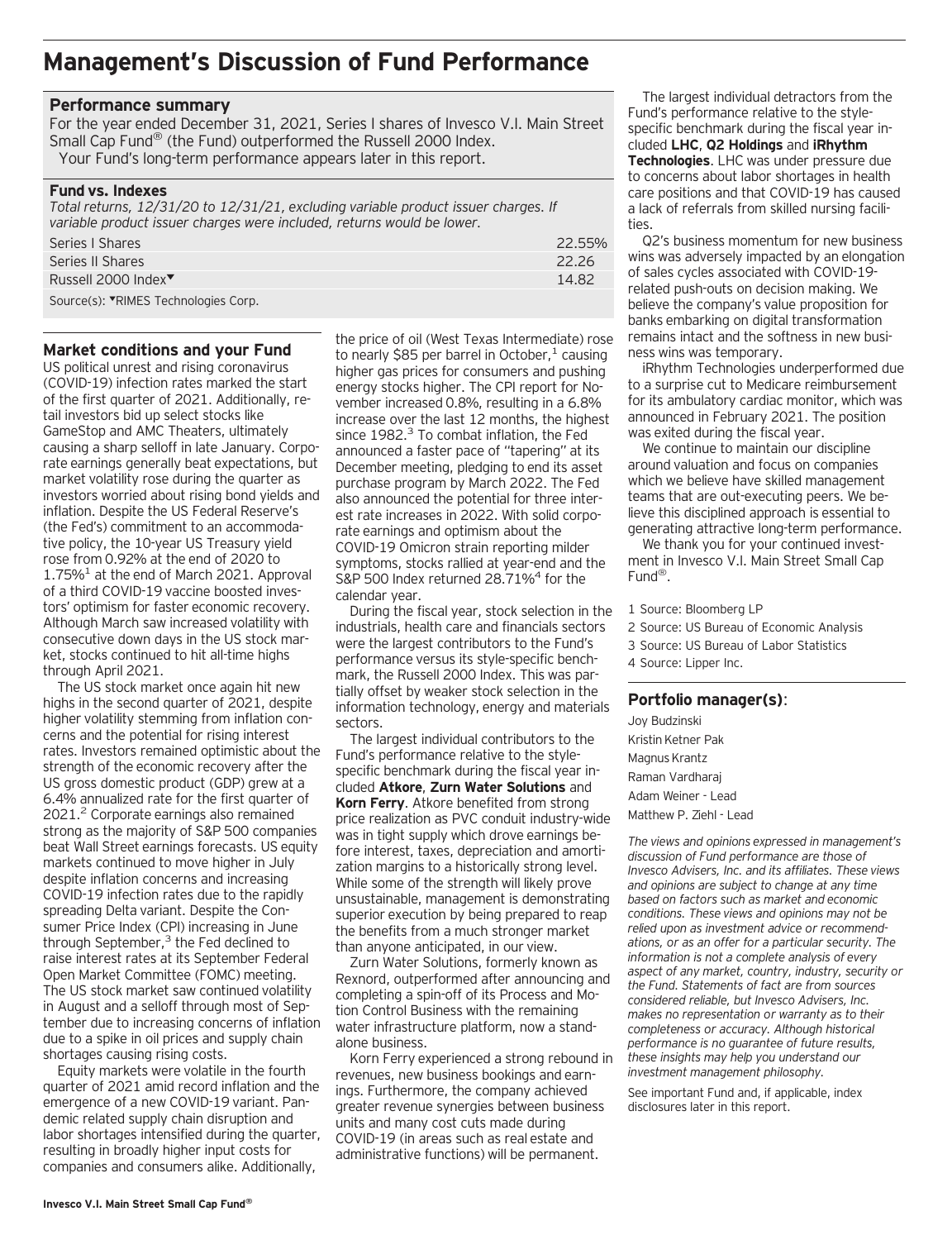### **Your Fund's Long-Term Performance**

#### **Results of a \$10,000 Investment — Oldest Share Class(es)**

Fund and index data from 12/31/11



1 Source: RIMES Technologies Corp.

Past performance cannot guarantee future results.

| <b>Average Annual Total Returns</b> |  |
|-------------------------------------|--|
| As of 12/31/21                      |  |

#### **Series I Shares**  Inception (5/1/98) 9.42%<br>10 Years 14.69 10 Years 14.69<br>13.73 13.73 5 Years 13.73<br>1 Year 22.55 1 Year **Series II Shares**<br>Inception (7/16/01) 10.21% Inception (7/16/01) 10.21<br>10 Years 14.40 10 Years 5 Years 13.46 1 Year 22.26

**Effective May 24, 2019, Non-Service and Service shares of the Oppenheimer Main Street Small Cap Fund/VA, (the predecessor fund) were reorganized into Series I and Series II shares, respectively, of Invesco Oppenheimer V.I. Main Street Small Cap Fund® (renamed Invesco V.I. Main Street Small Cap Fund® on April 30, 2021). Returns shown above, for periods ending on or prior to May 24, 2019, for Series I and Series II shares are those of the Non-Service shares and Service shares of the predecessor fund. Share class returns will differ from the predecessor fund because of different expenses.**

**The performance data quoted represent past performance and cannot guarantee future results; current performance may be lower or higher. Please contact your variable product issuer or financial adviser for the most recent month-end variable product performance. Performance figures reflect Fund expenses, reinvested distributions and changes in net asset value. Performance figures do not reflect deduc-** **tion of taxes a shareholder would pay on Fund distributions or sale of Fund shares. Investment return and principal value will fluctuate so that you may have a gain or loss when you sell shares.**

**Invesco V.I. Main Street Small Cap Fund®, a series portfolio of AIM Variable Insurance Funds (Invesco Variable Insurance Funds), is currently offered through insurance companies issuing variable products. You cannot purchase shares of the Fund directly. Performance figures given represent the Fund and are not intended to reflect actual variable product values. They do not reflect sales charges, expenses and fees assessed in connection with a variable product. Sales charges, expenses and fees, which are determined by the variable product issuers, will vary and will lower the total return.**

**The most recent month-end performance at the Fund level, excluding variable product charges, is available at 800 451 4246. As mentioned above, for the most recent month-end performance including variable product charges, please contact your variable product issuer or financial adviser.**

**Fund performance reflects any applicable fee waivers and/or expense reimbursements. Had the adviser not waived fees and/or reimbursed expenses currently or in the past, returns would have been lower. See current prospectus for more information.**

\$39,368 Invesco V.I. Main Street Small Cap Fund® Series I Shares

\$34,652 Russell 2000<sup>®</sup> Index<sup>1</sup>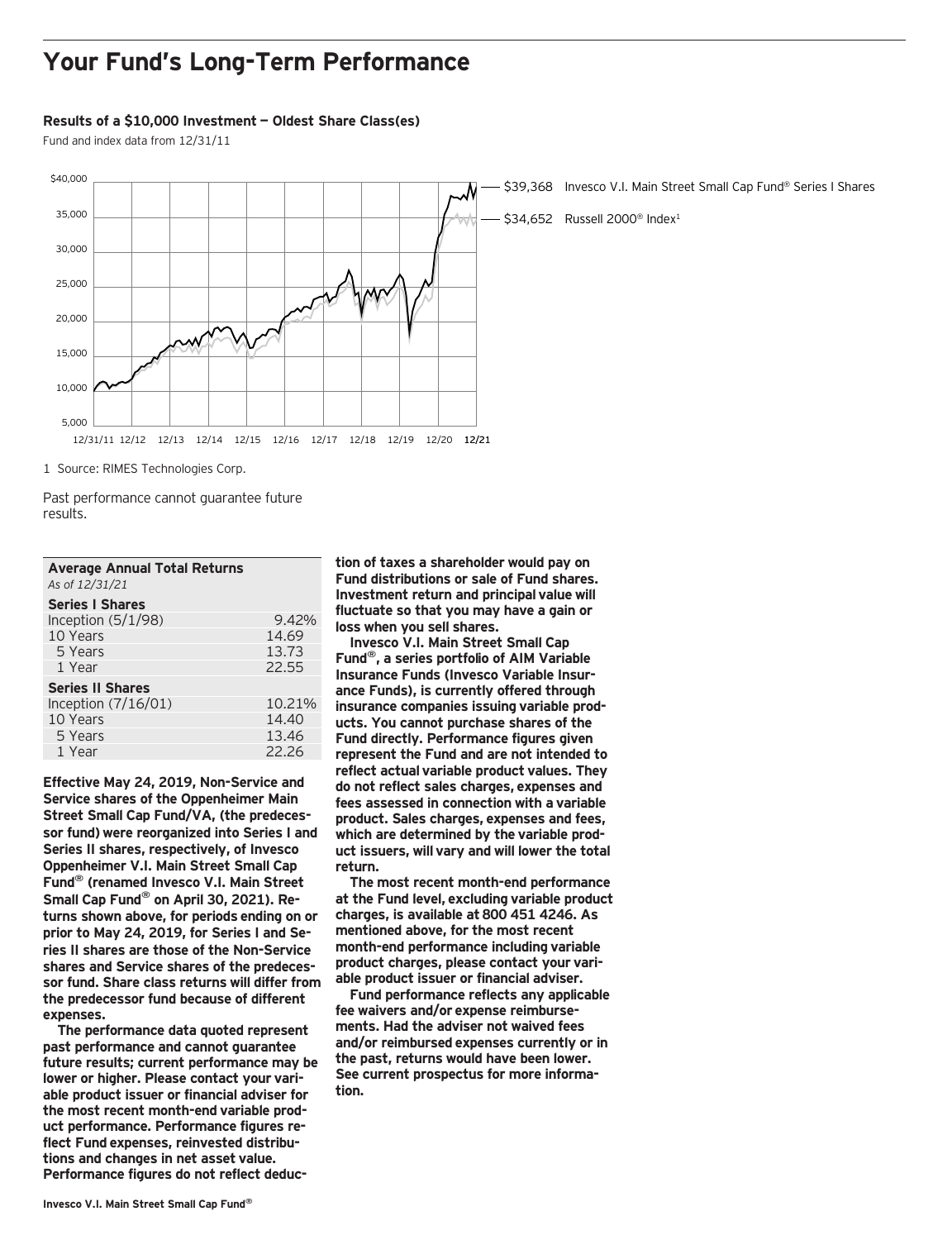### **Supplemental Information**

### **Invesco V.I. Main Street Small Cap Fund's® investment objective is to seek capital appreciation.**

- Unless otherwise stated, information presented in this report is as of December 31, 2021, and is based on total net assets.
- Unless otherwise noted, all data is provided by Invesco.
- To access your Fund's reports/prospectus, visit invesco.com/fundreports.

### **About indexes used in this report**

- The **Russell 2000<sup>®</sup> Index** is an unmanaged index considered representative of small-cap stocks. The Russell 2000® Index is a trademark/service mark of the Frank Russell Co. Russell® is a trademark of the Frank Russell Co.
- The Fund is not managed to track the performance of any particular index, including the index(es) described here, and consequently, the performance of the Fund may deviate significantly from the performance of the index(es).
- A direct investment cannot be made in an index. Unless otherwise indicated, index results include reinvested dividends, and they do not reflect sales charges. Performance of the peer group, if applicable, reflects fund expenses; performance of a market index does not.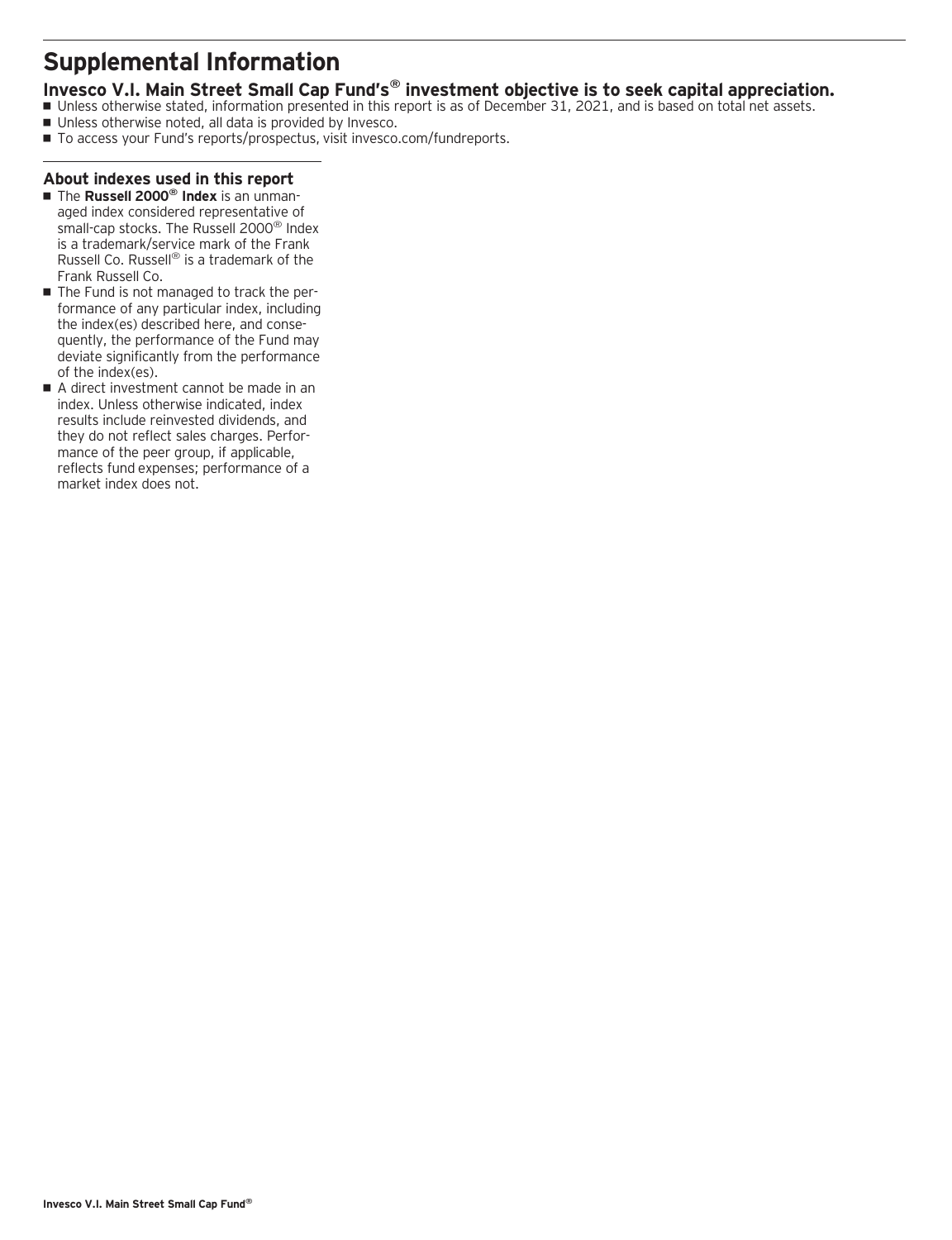### **Fund Information**

### **Portfolio Composition**

| By sector                                             | % of total net assets |
|-------------------------------------------------------|-----------------------|
| Industrials                                           | 20.34%                |
| <b>Health Care</b>                                    | 15.17                 |
| <b>Financials</b>                                     | 14.97                 |
| Information Technology                                | 11.62                 |
| <b>Consumer Discretionary</b>                         | 11.57                 |
| Materials                                             | 5.44                  |
| <b>Consumer Staples</b>                               | 4.79                  |
| Real Estate                                           | 4.27                  |
| Utilities                                             | 4.04                  |
| <b>Communication Services</b>                         | 3.82                  |
| Energy                                                | 2.27                  |
| Money Market Funds Plus Other Assets Less Liabilities | 1.70                  |

### **Top 10 Equity Holdings\***

|                  |                                   | % of total net assets |
|------------------|-----------------------------------|-----------------------|
| 1.               | Tenet Healthcare Corp.            | 2.08%                 |
| 2.               | Evoqua Water Technologies Corp.   | 1.96                  |
| 3.               | AutoNation, Inc.                  | 1.88                  |
| $\overline{4}$ . | Ziff Davis, Inc.                  | 1.87                  |
| 5.               | Azenta, Inc.                      | 1.83                  |
| 6.               | Korn Ferry                        | 1.83                  |
| 7.               | National Storage Affiliates Trust | 1.81                  |
| 8.               | Stifel Financial Corp.            | 1.74                  |
| 9.               | ASGN, Inc.                        | 1.72                  |
| 10.              | Sterling Bancorp                  | 1.70                  |

The Fund's holdings are subject to change, and there is no assurance that the Fund will continue to hold any particular security.

\* Excluding money market fund holdings, if any.

Data presented here are as of December 31, 2021.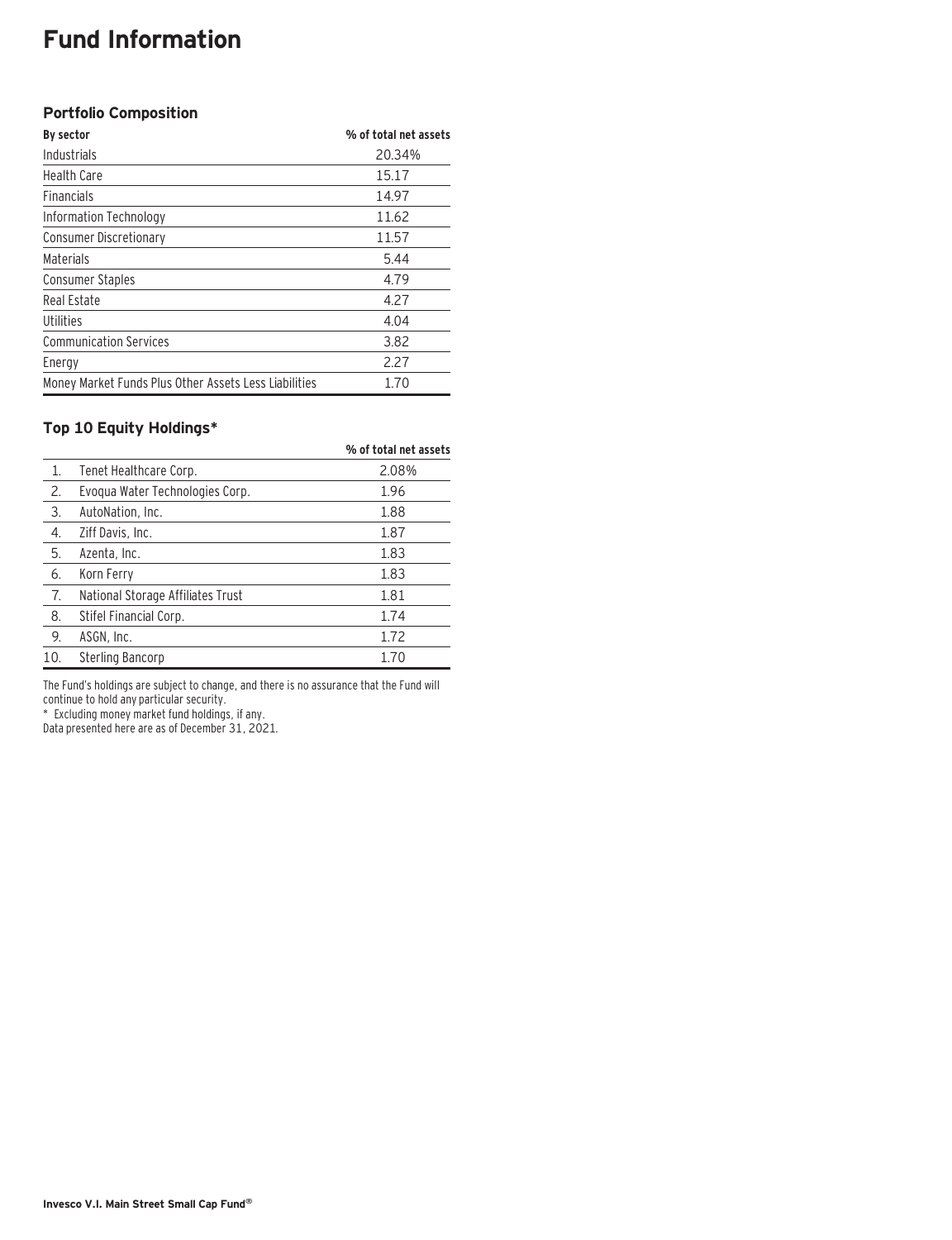# **Schedule of Investments(a)**

December 31, 2021

|                                                                            | <b>Shares</b> | Value           |
|----------------------------------------------------------------------------|---------------|-----------------|
| Common Stocks & Other Equity Interests-98.30%<br>Aerospace & Defense-1.03% |               |                 |
| Curtiss-Wright Corp.                                                       | 64,431        | \$<br>8,934,647 |
| Air Freight & Logistics-0.76%<br>Hub Group, Inc., Class A(b)(c)            |               |                 |
|                                                                            | 78,057        | 6,575,522       |
| Airlines-0.48%                                                             |               |                 |
| Spirit Airlines, Inc. (b)(c)                                               | 188,856       | 4,126,504       |
| <b>Alternative Carriers-0.95%</b>                                          |               |                 |
| EchoStar Corp., Class A <sup>(b)</sup>                                     | 312,512       | 8,234,691       |
|                                                                            |               |                 |
| Aluminum-0.98%                                                             |               |                 |
| Kaiser Aluminum Corp. <sup>(c)</sup>                                       | 90,697        | 8,520,076       |
| <b>Application Software-5.42%</b>                                          |               |                 |
| Bottomline Technologies (DE), Inc. <sup>(b)</sup>                          | 217,175       | 12,263,872      |
| Consensus Cloud Solutions, Inc.(b)                                         | 77,880        | 4,506,916       |
| Envestnet, Inc. (b)(c)                                                     | 66,285        | 5,259,052       |
| Everbridge, Inc. <sup>(b)</sup>                                            | 33,861        | 2,279,861       |
| Olo, Inc., Class A <sup>(b)(c)</sup>                                       | 153,195       | 3,187,988       |
| Paycor HCM, Inc. (b)(c)                                                    | 260,667       | 7,509,816       |
| 02 Holdings, Inc. <sup>(b)</sup>                                           | 151,148       | 12,007,197      |
|                                                                            |               | 47,014,702      |
| Asset Management & Custody Banks-2.28%                                     |               |                 |
| Federated Hermes, Inc., Class B(c)                                         | 230,337       | 8,656,064       |
| Focus Financial Partners, Inc.,                                            |               |                 |
| Class A <sup>(b)</sup>                                                     | 185,768       | 11,094,065      |
|                                                                            |               | 19,750,129      |
| Auto Parts & Equipment-2.46%                                               |               |                 |
| Dorman Products, Inc. (b)                                                  | 99,570        | 11,252,406      |
| Visteon Corp. <sup>(b)</sup>                                               | 91,071        | 10,121,631      |
|                                                                            |               | 21,374,037      |
|                                                                            |               |                 |
| Automotive Retail-3.20%                                                    |               |                 |
| AutoNation, Inc. <sup>(b)</sup>                                            | 139,557       | 16,307,236      |
| Monro, Inc. <sup>(c)</sup>                                                 | 196,668       | 11,459,844      |
|                                                                            |               | 27,767,080      |
| Biotechnology-1.41%                                                        |               |                 |
| ADC Therapeutics S.A.                                                      |               |                 |
| (Switzerland) <sup>(b)(c)</sup>                                            | 60,321        | 1,218,484       |
| Avid Bioservices, Inc. <sup>(b)</sup>                                      | 221,705       | 6,469,352       |
| Twist Bioscience Corp. <sup>(b)</sup>                                      | 58,937        | 4,561,135       |
|                                                                            |               | 12,248,971      |
| <b>Building Products-2.42%</b>                                             |               |                 |
| Masonite International Corp. <sup>(b)</sup>                                | 81,131        | 9,569,402       |
| Zurn Water Solutions Corp.                                                 | 313,173       | 11,399,497      |
|                                                                            |               | 20,968,899      |
|                                                                            |               |                 |
| Casinos & Gaming-0.52%                                                     |               |                 |
| Boyd Gaming Corp.                                                          | 68,852        | 4,514,626       |
| <b>Construction &amp; Engineering-1.62%</b>                                |               |                 |
| Comfort Systems USA, Inc. <sup>(c)</sup>                                   | 70,094        | 6,935,100       |
| Valmont Industries, Inc.                                                   | 28,588        | 7,161,294       |
|                                                                            |               | 14,096,394      |
|                                                                            |               |                 |

|                                                        | <b>Shares</b> | Value           |
|--------------------------------------------------------|---------------|-----------------|
| <b>Construction Machinery &amp; Heavy Trucks-0.55%</b> |               |                 |
| Allison Transmission Holdings, Inc.                    | 131,537       | \$<br>4,781,370 |
|                                                        |               |                 |
| <b>Construction Materials-1.55%</b>                    |               |                 |
| Summit Materials, Inc., Class A(b)                     | 335,038       | 13,448,425      |
| Data Processing & Outsourced Services-0.53%            |               |                 |
| Paya Holdings, Inc., Class A(b)(c)                     | 731,591       | 4,638,287       |
|                                                        |               |                 |
| <b>Diversified Banks-0.75%</b>                         |               |                 |
| Bank of NT Butterfield & Son Ltd. (The)                |               |                 |
| (Bermuda)                                              | 170,739       | 6,506,863       |
|                                                        |               |                 |
| Diversified Metals & Mining-0.81%                      |               |                 |
| Compass Minerals International, Inc.                   | 138,321       | 7,065,437       |
| Electrical Components & Equipment-3.42%                |               |                 |
| Atkore, Inc. <sup>(b)</sup>                            | 121,959       | 13,560,621      |
| EnerSys                                                | 84,139        | 6,652,030       |
| Regal Rexnord Corp. <sup>(c)</sup>                     | 55,757        | 9,488,726       |
|                                                        |               | 29,701,377      |
|                                                        |               |                 |
| Gas Utilities-2.75%                                    |               |                 |
| National Fuel Gas Co.                                  | 150,838       | 9,644,582       |
| Northwest Natural Holding Co.                          | 149,426       | 7,289,000       |
| Suburban Propane Partners L.P.                         | 473,982       | 6,943,836       |
|                                                        |               | 23,877,418      |
|                                                        |               |                 |
| <b>Health Care Equipment-4.07%</b>                     |               |                 |
| AtriCure, Inc. <sup>(b)</sup>                          | 147,148       | 10,231,200      |
| CryoPort, Inc. (b)(c)                                  | 149,972       | 8,873,843       |
| Heska Corp. (b)(c)                                     | 35,350        | 6,451,022       |
| Tandem Diabetes Care, Inc. (b)(c)                      | 64,592        | 9,722,388       |
|                                                        |               | 35,278,453      |
|                                                        |               |                 |
| <b>Health Care Facilities-3.57%</b>                    |               |                 |
| Acadia Healthcare Co., Inc. <sup>(b)</sup>             | 212,783       | 12,915,928      |
| Tenet Healthcare Corp. <sup>(b)</sup>                  | 220,884       | 18,044,014      |
|                                                        |               | 30,959,942      |
| <b>Health Care Services-2.39%</b>                      |               |                 |
|                                                        |               |                 |
| Addus HomeCare Corp. (b)(c)                            | 102,492       | 9,584,027       |
| LHC Group, Inc. (b)                                    | 81,173        | 11,139,371      |
|                                                        |               | 20,723,398      |
| Health Care Supplies-0.65%                             |               |                 |
| BioLife Solutions, Inc. (b)(c)                         | 152,075       | 5,667,835       |
|                                                        |               |                 |
| Health Care Technology-1.51%                           |               |                 |
| Inspire Medical Systems, Inc. <sup>(b)</sup>           | 57,075        | 13,130,674      |
|                                                        |               |                 |
| Homebuilding-2.01%                                     |               |                 |
| Skyline Champion Corp. <sup>(b)</sup>                  | 40,127        | 3,169,230       |
| TopBuild Corp. <sup>(b)</sup>                          | 51,859        | 14,308,417      |
|                                                        |               | 17,477,647      |
|                                                        |               |                 |
| Hotel & Resort REITs-1.08%                             |               |                 |
| DiamondRock Hospitality Co. (b)                        | 976,033       | 9,379,677       |
| Household Products-0.76%                               |               |                 |
| Energizer Holdings, Inc.                               | 163,615       | 6,560,962       |
|                                                        |               |                 |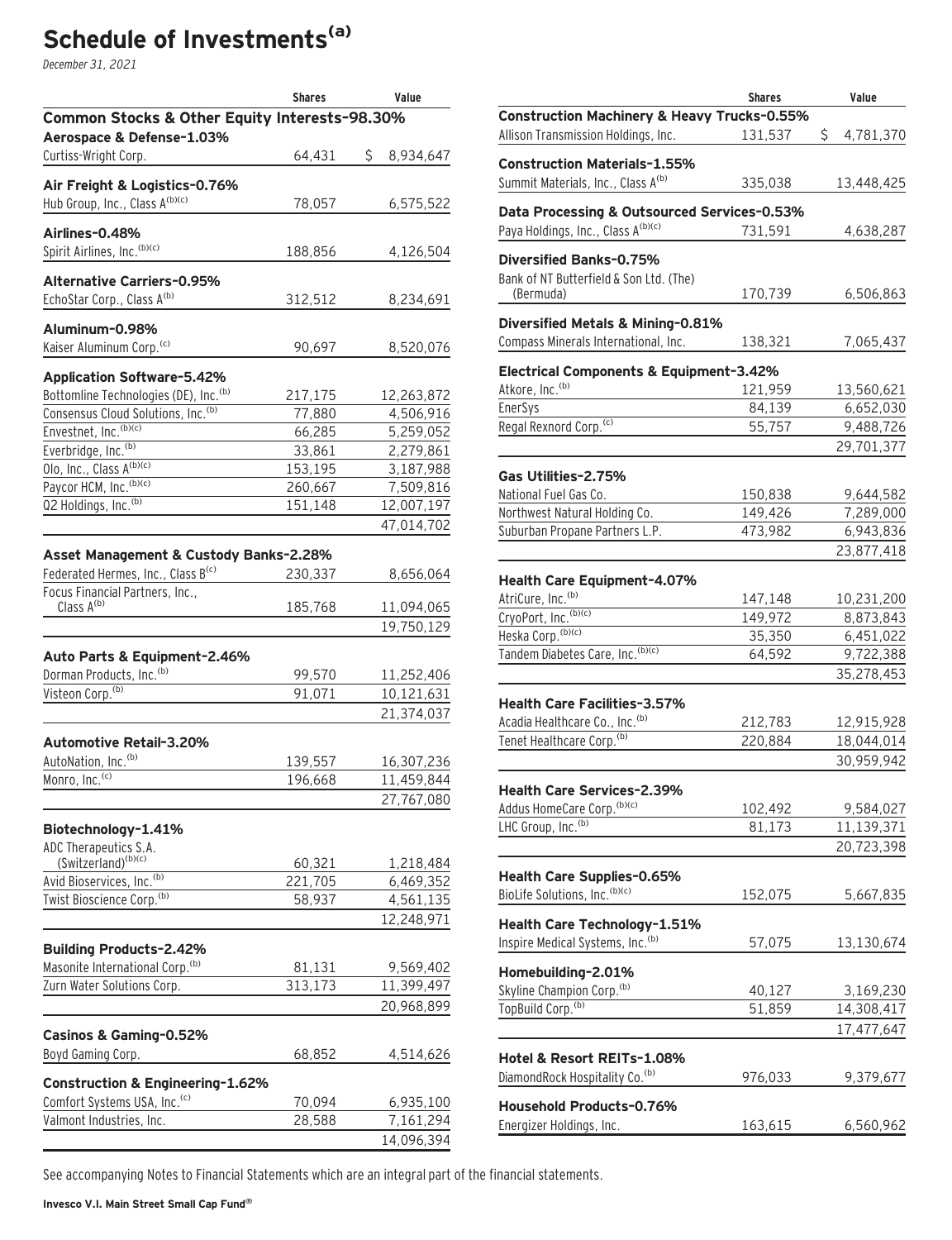|                                                                                         | <b>Shares</b> | Value        |
|-----------------------------------------------------------------------------------------|---------------|--------------|
| Human Resource & Employment Services-3.54%                                              |               |              |
| ASGN, Inc. <sup>(b)</sup>                                                               | 120,496       | \$14,869,207 |
| Korn Ferry                                                                              | 209,440       | 15,860,891   |
|                                                                                         |               | 30,730,098   |
|                                                                                         |               |              |
| Hypermarkets & Super Centers-1.47%<br>BJ's Wholesale Club Holdings, Inc. <sup>(b)</sup> |               |              |
|                                                                                         | 190,398       | 12,750,954   |
| Industrial Machinery-3.12%                                                              |               |              |
| EnPro Industries, Inc.                                                                  | 91,025        | 10,019,122   |
| Evoqua Water Technologies Corp. <sup>(b)</sup>                                          | 363,897       | 17,012,184   |
|                                                                                         |               | 27,031,306   |
| Interactive Home Entertainment-1.00%                                                    |               |              |
| Zynga, Inc., Class A(b)                                                                 |               |              |
|                                                                                         | 1,350,245     | 8,641,568    |
| Interactive Media & Services-1.87%                                                      |               |              |
| Ziff Davis, Inc. (b)(c)                                                                 | 146,487       | 16,239,549   |
| Internet & Direct Marketing Retail-0.65%                                                |               |              |
| Overstock.com, Inc. <sup>(b)</sup>                                                      | 95,291        | 5,623,122    |
|                                                                                         |               |              |
| Investment Banking & Brokerage-1.74%                                                    |               |              |
| Stifel Financial Corp. <sup>(c)</sup>                                                   | 214,438       | 15,100,724   |
| Leisure Facilities-0.81%                                                                |               |              |
| Cedar Fair L.P. <sup>(b)</sup>                                                          | 140,118       | 7,014,307    |
|                                                                                         |               |              |
| Life Sciences Tools & Services-1.16%                                                    |               |              |
| Adaptive Biotechnologies Corp. <sup>(b)</sup>                                           | 136,435       | 3,828,366    |
| NeoGenomics, Inc. (b)(c)                                                                | 182,411       | 6,223,863    |
|                                                                                         |               | 10,052,229   |
| Metal & Glass Containers-0.72%                                                          |               |              |
| Silgan Holdings, Inc.                                                                   | 145,947       | 6,252,369    |
|                                                                                         |               |              |
| Multi-Utilities-1.29%                                                                   |               |              |
| Avista Corp.                                                                            | 263,092       | 11,178,779   |
| Office Services & Supplies-0.54%                                                        |               |              |
| ACCO Brands Corp.                                                                       | 571,893       | 4,723,836    |
|                                                                                         |               |              |
| Oil & Gas Equipment & Services-0.50%                                                    |               |              |
| NOV, Inc. <sup>(c)</sup>                                                                | 322,971       | 4,376,257    |
| Oil & Gas Exploration & Production-1.77%                                                |               |              |
| Chesapeake Energy Corp. <sup>(c)</sup>                                                  | 119,247       | 7,693,816    |
| CNX Resources Corp. (b)(c)                                                              | 555,721       | 7,641,164    |
|                                                                                         |               | 15,334,980   |
|                                                                                         |               |              |
| Packaged Foods & Meats-1.42%                                                            |               |              |
| Simply Good Foods Co. (The) <sup>(b)</sup>                                              | 295,745       | 12,294,120   |
| Personal Products-1.15%                                                                 |               |              |
| BellRing Brands, Inc., Class A(b)                                                       | 349,307       | 9,965,729    |
|                                                                                         |               |              |
| Pharmaceuticals-0.41%                                                                   |               |              |
| Collegium Pharmaceutical, Inc. <sup>(b)</sup>                                           | 191,482       | 3,576,884    |
| Property & Casualty Insurance-0.87%                                                     |               |              |
| Definity Financial Corp. (Canada) <sup>(b)</sup>                                        | 324,841       | 7,583,347    |
|                                                                                         |               |              |
| Regional Banks-7.83%                                                                    |               |              |
| BankUnited, Inc. <sup>(c)</sup><br>Berkshire Hills Bancorp, Inc. <sup>(c)</sup>         | 235,828       | 9,977,883    |
|                                                                                         | 194,886       | 5,540,609    |
| Cathay General Bancorp                                                                  | 197,416       | 8,486,914    |

|                                                                          | <b>Shares</b> | Value           |
|--------------------------------------------------------------------------|---------------|-----------------|
| <b>Regional Banks-(continued)</b>                                        |               |                 |
| FB Financial Corp.                                                       | 105,435       | \$<br>4,620,162 |
| Heritage Financial Corp.                                                 | 203,143       | 4,964,815       |
| OceanFirst Financial Corp.                                               | 249,520       | 5,539,344       |
| Pacific Premier Bancorp, Inc.                                            | 245,483       | 9,826,684       |
| Silvergate Capital Corp., Class A(b)                                     | 28,795        | 4,267,419       |
|                                                                          |               |                 |
| <b>Sterling Bancorp</b>                                                  | 571,038       | 14,727,070      |
|                                                                          |               | 67,950,900      |
| Research & Consulting Services-2.86%                                     |               |                 |
| CACI International, Inc., Class A(b)                                     |               |                 |
| KBR, Inc. <sup>(c)</sup>                                                 | 41,379        | 11,139,640      |
|                                                                          | 287,180       | 13,675,512      |
|                                                                          |               | 24,815,152      |
| Restaurants-1.91%                                                        |               |                 |
| Denny's Corp. (b)(c)                                                     |               |                 |
|                                                                          | 526,249       | 8,419,984       |
| Texas Roadhouse, Inc.                                                    | 91,704        | 8,187,333       |
|                                                                          |               | 16,607,317      |
|                                                                          |               |                 |
| Semiconductor Equipment-3.02%                                            |               |                 |
| Azenta, Inc. <sup>(c)</sup>                                              | 154,136       | 15,892,963      |
| MKS Instruments, Inc. <sup>(c)</sup>                                     | 59,257        | 10,320,792      |
|                                                                          |               | 26,213,755      |
|                                                                          |               |                 |
| Semiconductors-2.15%                                                     |               |                 |
| Allegro MicroSystems, Inc. (Japan) <sup>(b)</sup>                        | 170,599       | 6,172,272       |
| Semtech Corp. <sup>(b)</sup>                                             | 140,350       | 12,481,325      |
|                                                                          |               | 18,653,597      |
|                                                                          |               |                 |
| <b>Specialized REITs-3.19%</b>                                           |               |                 |
| Four Corners Property Trust, Inc.                                        | 408,232       | 12,006,103      |
| National Storage Affiliates Trust                                        | 226,598       | 15,680,582      |
|                                                                          |               | 27,686,685      |
|                                                                          |               |                 |
| <b>Specialty Chemicals-1.38%</b>                                         |               |                 |
| Amyris, Inc. (b)(c)                                                      | 427,133       | 2,310,789       |
| Diversey Holdings Ltd. (b)(c)                                            | 378,501       | 5,037,848       |
| NewMarket Corp. <sup>(c)</sup>                                           | 13,373        | 4,583,195       |
|                                                                          |               | 11,931,832      |
|                                                                          |               |                 |
| Systems Software-0.49%                                                   |               |                 |
| BlackBerry Ltd. (Canada) <sup>(b)</sup>                                  | 458,649       | 4,288,368       |
|                                                                          |               |                 |
| Thrifts & Mortgage Finance-1.51%                                         |               |                 |
| <b>WSFS Financial Corp.</b>                                              | 260,561       | 13,059,317      |
| Total Common Stocks & Other Equity Interests                             |               |                 |
| (Cost \$544,241,271)                                                     |               | 853,001,124     |
| Money Market Funds-1.85%                                                 |               |                 |
| Invesco Government & Agency Portfolio,                                   |               |                 |
| Institutional Class, 0.03% <sup>(d)(e)</sup>                             | 5,719,425     | 5,719,425       |
| Invesco Liquid Assets Portfolio, Institutional                           |               |                 |
| Class, 0.02% <sup>(d)(e)</sup>                                           | 3,797,192     | 3,797,951       |
| Invesco Treasury Portfolio, Institutional                                |               |                 |
| Class, 0.01% <sup>(d)(e)</sup>                                           | 6,536,485     | 6,536,485       |
|                                                                          |               |                 |
| Total Money Market Funds (Cost \$16,053,861)                             |               | 16,053,861      |
| TOTAL INVESTMENTS IN SECURITIES                                          |               |                 |
| (excluding investments purchased<br>with cash collateral from securities |               |                 |
| on loan)-100.15%                                                         |               |                 |
| (Cost \$560,295,132)                                                     |               | 869,054,985     |
|                                                                          |               |                 |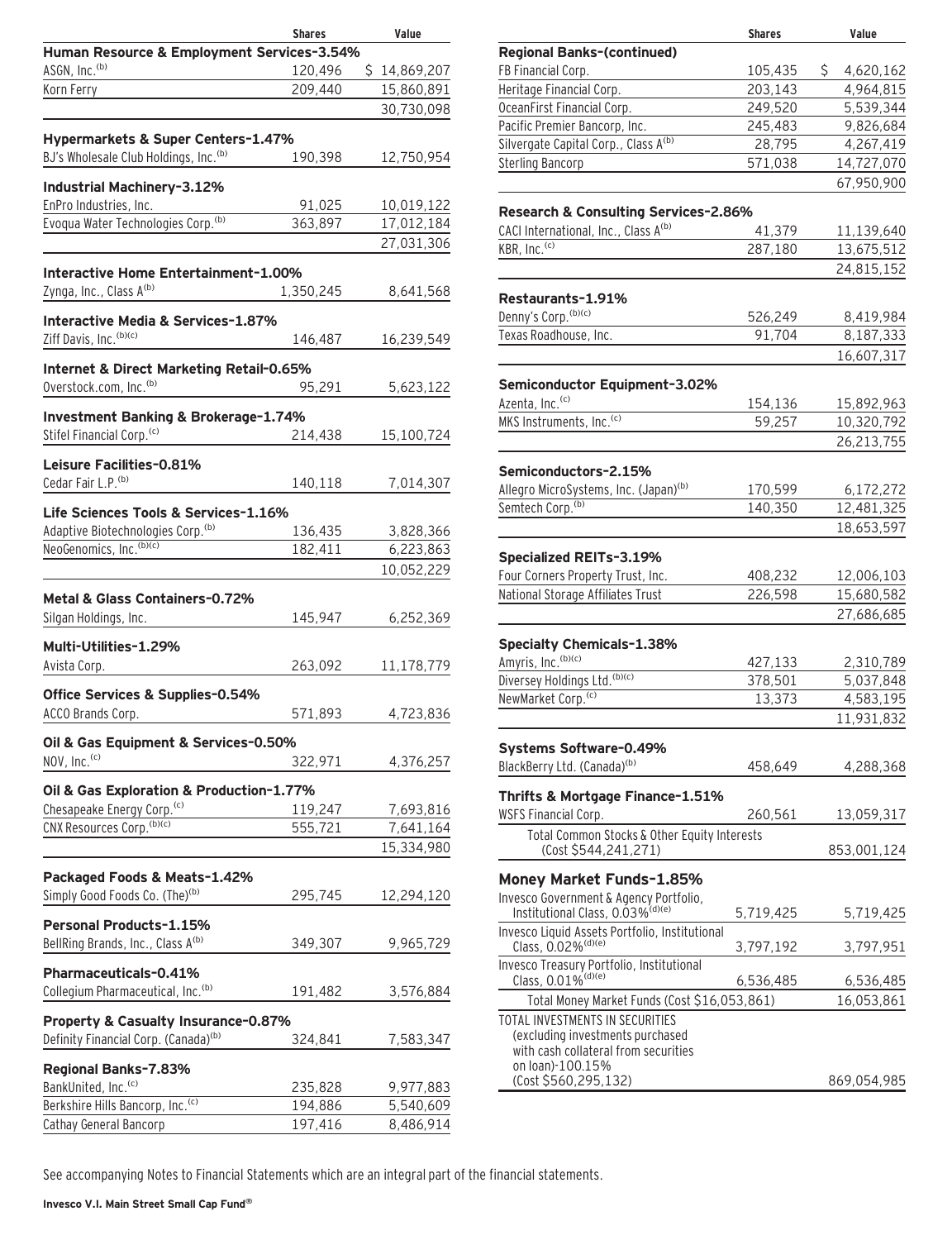|                                                                                                 | <b>Shares</b> | Value          |
|-------------------------------------------------------------------------------------------------|---------------|----------------|
| <b>Investments Purchased with Cash Collateral from</b><br><b>Securities on Loan</b>             |               |                |
| Money Market Funds-9.67%                                                                        |               |                |
| Invesco Private Government Fund,<br>$0.02\%$ <sup>(d)(e)(f)</sup>                               | 25,179,539    | \$25,179,539   |
| Invesco Private Prime Fund, 0.11% <sup>(d)(e)(f)</sup>                                          | 58,740,510    | 58,752,256     |
| Total Investments Purchased with Cash Collateral<br>from Securities on Loan (Cost \$83,932,322) |               | 83,931,795     |
| TOTAL INVESTMENTS IN SECURITIES-109.82%<br>(Cost \$644,227,454)                                 |               | 952,986,780    |
| OTHER ASSETS LESS LIABILITIES-(9.82)%                                                           |               | (85, 227, 721) |
| NET ASSETS-100.00%                                                                              |               | \$867,759,059  |
|                                                                                                 |               |                |

Investment Abbreviations:

REIT – Real Estate Investment Trust

Notes to Schedule of Investments:

(a) Industry and/or sector classifications used in this report are generally according to the Global Industry Classification Standard, which was developed by and is the exclusive property and a service mark of MSCI Inc. and Standard & Poor's.

(b) Non-income producing security.

<sup>(c)</sup> All or a portion of this security was out on loan at December 31, 2021.

Affiliated issuer. The issuer and/or the Fund is a wholly-owned subsidiary of Invesco Ltd., or is affiliated by having an investment adviser that is under common control of Invesco Ltd. The table below shows the Fund's transactions in, and earnings from, its investments in affiliates for the fiscal year ended December 31, 2021.

|                                                                                      | Value<br>December 31, 2020 | <b>Purchases</b><br>at Cost | <b>Proceeds</b><br>from Sales | Change in<br><b>Unrealized</b><br>Appreciation<br>(Depreciation) | Realized<br>Gain<br>(Loss) | Value<br>December 31, 2021 | <b>Dividend Income</b> |
|--------------------------------------------------------------------------------------|----------------------------|-----------------------------|-------------------------------|------------------------------------------------------------------|----------------------------|----------------------------|------------------------|
| <b>Investments in Affiliated Money Market</b><br><b>Funds:</b>                       |                            |                             |                               |                                                                  |                            |                            |                        |
| Invesco Government & Agency Portfolio,<br>Institutional Class                        | \$1,875,710                | \$70.603.609                | \$ (66, 759, 894)             |                                                                  |                            | \$5,719,425                | Ś.<br>1,029            |
| Invesco Liquid Assets Portfolio,<br><b>Institutional Class</b>                       | 1.339.636                  | 49.775.901                  | (47.317.327)                  | 92                                                               | (351)                      | 3.797.951                  | 369                    |
| Invesco Treasury Portfolio, Institutional<br>Class                                   | 2.143.668                  | 80.689.839                  | (76.297.022)                  | $\overline{\phantom{a}}$                                         |                            | 6.536.485                  | 442                    |
| <b>Investments Purchased with Cash</b><br><b>Collateral from Securities on Loan:</b> |                            |                             |                               |                                                                  |                            |                            |                        |
| Invesco Private Government Fund                                                      | 2.231.743                  | 149.546.977                 | (126, 599, 181)               |                                                                  |                            | 25.179.539                 | $2.246*$               |
| Invesco Private Prime Fund                                                           | 3.347.614                  | 279.190.039                 | (223.774.908)                 | (527)                                                            | (9.962)                    | 58.752.256                 | 29.773*                |
| Total                                                                                | \$10.938.371               | \$629.806.365               | \$(540.748.332)               | \$(435)                                                          | \$(10.313)                 | \$99.985.656               | \$33.859               |

\* Represents the income earned on the investment of cash collateral, which is included in securities lending income on the Statement of Operations. Does not include rebates and fees paid to lending agent or premiums received from borrowers, if any.

(e) The rate shown is the 7-day SEC standardized yield as of December 31, 2021.

The security has been segregated to satisfy the commitment to return the cash collateral received in securities lending transactions upon the borrower's return of the securities loaned. See Note 1K.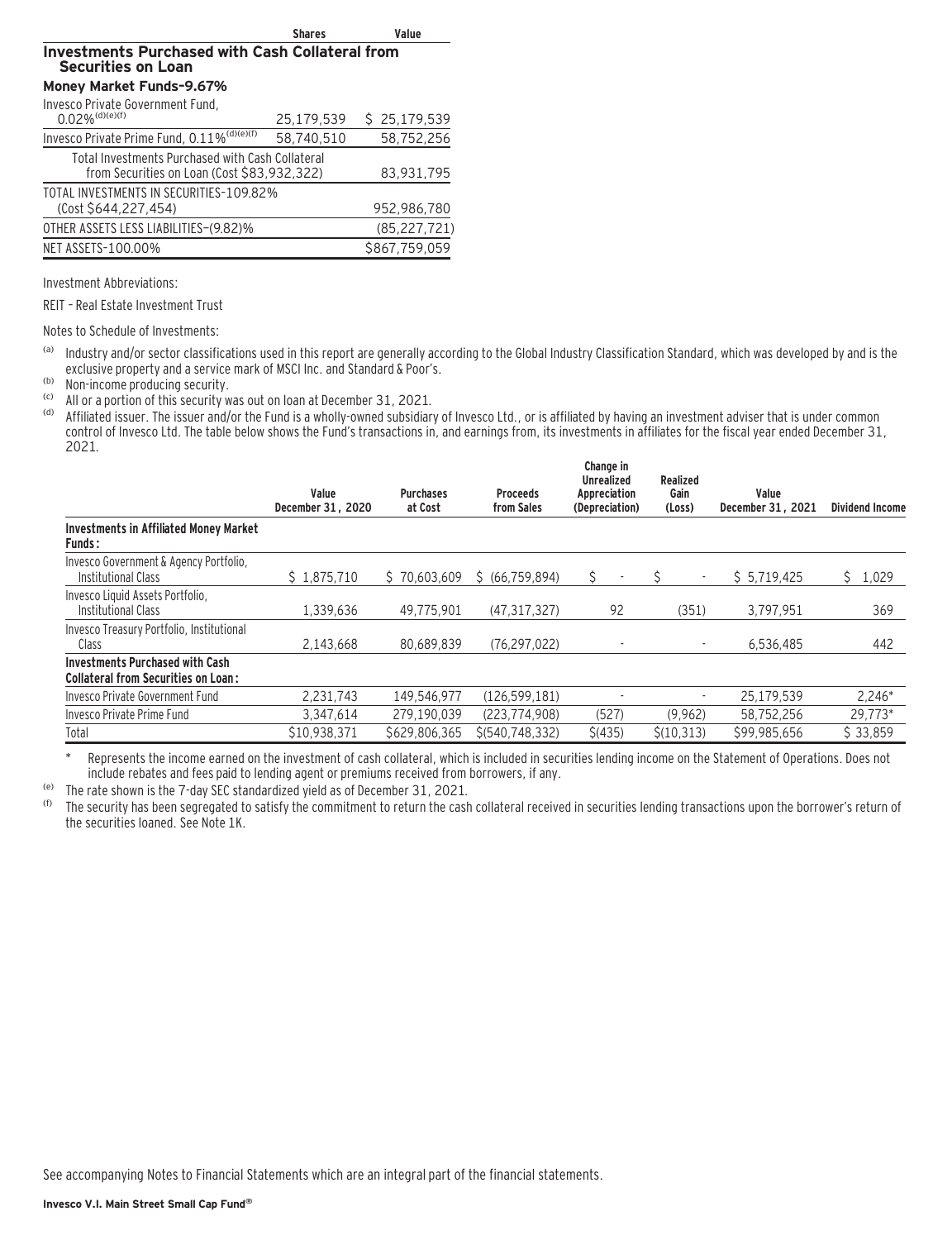### **Statement of Assets and Liabilities**

December 31, 2021

#### **Assets:**

| Investments in unaffiliated securities, at value       |               |
|--------------------------------------------------------|---------------|
| (Cost \$544,241,271)*                                  | \$853,001,124 |
| Investments in affiliated money market funds, at value |               |
| (Cost \$99.986.183)                                    | 99,985,656    |
| Cash                                                   | 104,338       |
| Receivable for:                                        |               |
| Fund shares sold                                       | 725,868       |
| <b>Dividends</b>                                       | 328,485       |
| Investment for trustee deferred compensation and       |               |
| retirement plans                                       | 105,993       |
| Other assets                                           | 3,296         |
| Total assets                                           | 954,254,760   |
|                                                        |               |

#### **Liabilities:**

| Payable for: |  |  |  |  |
|--------------|--|--|--|--|
|--------------|--|--|--|--|

| Investments purchased                              | 1,432,659     |
|----------------------------------------------------|---------------|
| Fund shares reacquired                             | 459,136       |
| Collateral upon return of securities loaned        | 83,932,322    |
| Accrued fees to affiliates                         | 501,958       |
| Accrued other operating expenses                   | 63,633        |
| Trustee deferred compensation and retirement plans | 105,993       |
| <b>Total liabilities</b>                           | 86,495,701    |
| Net assets applicable to shares outstanding        | \$867.759.059 |
| Net assets consist of:                             |               |
| Shares of beneficial interest                      | \$479,418,749 |
| Distributable earnings                             | 388,340,310   |
|                                                    | \$867.759.059 |

### **Net Assets:**

| Series i  | \$158,060,165 |
|-----------|---------------|
| Series II | \$709,698,894 |

#### **Shares outstanding, no par value, with an unlimited number of shares authorized:**

| Series I                                | 5.022.306  |       |
|-----------------------------------------|------------|-------|
| Series II                               | 23,019,661 |       |
| Series I:<br>Net asset value per share  |            | 31.47 |
| Series II:<br>Net asset value per share |            | 30.83 |

\* At December 31, 2021, securities with an aggregate value of \$81,375,130 were on loan to brokers.

# **Statement of Operations**

For the year ended December 31, 2021

### **Investment income:**

| Dividends                                                                                                                                                                                                                                                                                                      | \$<br>6,919,783 |
|----------------------------------------------------------------------------------------------------------------------------------------------------------------------------------------------------------------------------------------------------------------------------------------------------------------|-----------------|
| Dividends from affiliated money market funds (includes<br>securities lending income of \$47,624)                                                                                                                                                                                                               | 49,464          |
| Total investment income                                                                                                                                                                                                                                                                                        | 6,969,247       |
| <b>Expenses:</b>                                                                                                                                                                                                                                                                                               |                 |
| Advisory fees                                                                                                                                                                                                                                                                                                  | 5,784,124       |
| Administrative services fees                                                                                                                                                                                                                                                                                   | 1,383,119       |
| Custodian fees                                                                                                                                                                                                                                                                                                 | 7,729           |
| Distribution fees - Series II                                                                                                                                                                                                                                                                                  | 1,756,290       |
| Transfer agent fees                                                                                                                                                                                                                                                                                            | 49.913          |
| Trustees' and officers' fees and benefits                                                                                                                                                                                                                                                                      | 29,318          |
| Professional services fees                                                                                                                                                                                                                                                                                     | 51,298          |
| <b>Other</b>                                                                                                                                                                                                                                                                                                   | (251, 325)      |
| Total expenses                                                                                                                                                                                                                                                                                                 | 8,810,466       |
| Less: Fees waived                                                                                                                                                                                                                                                                                              | (305, 668)      |
| Net expenses                                                                                                                                                                                                                                                                                                   | 8,504,798       |
| Net investment income (loss)                                                                                                                                                                                                                                                                                   | (1, 535, 551)   |
| Realized and unrealized gain (loss) from:<br>Net realized gain (loss) from:<br>$\sim$ . The contract of the contract of the contract of the contract of the contract of the contract of the contract of the contract of the contract of the contract of the contract of the contract of the contract of the co |                 |

| Unaffiliated investment securities (includes net gains<br>from securities sold to affiliates of \$6,166,991) | 91,700,132    |
|--------------------------------------------------------------------------------------------------------------|---------------|
| Affiliated investment securities                                                                             | (10, 313)     |
| Foreign currencies                                                                                           | (2, 463)      |
|                                                                                                              | 91,687,356    |
| Change in net unrealized appreciation (depreciation) of:<br>Unaffiliated investment securities               | 74,780,487    |
| Affiliated investment securities                                                                             | (435)         |
|                                                                                                              | 74,780,052    |
| Net realized and unrealized gain                                                                             | 166,467,408   |
| Net increase in net assets resulting from operations                                                         | \$164,931,857 |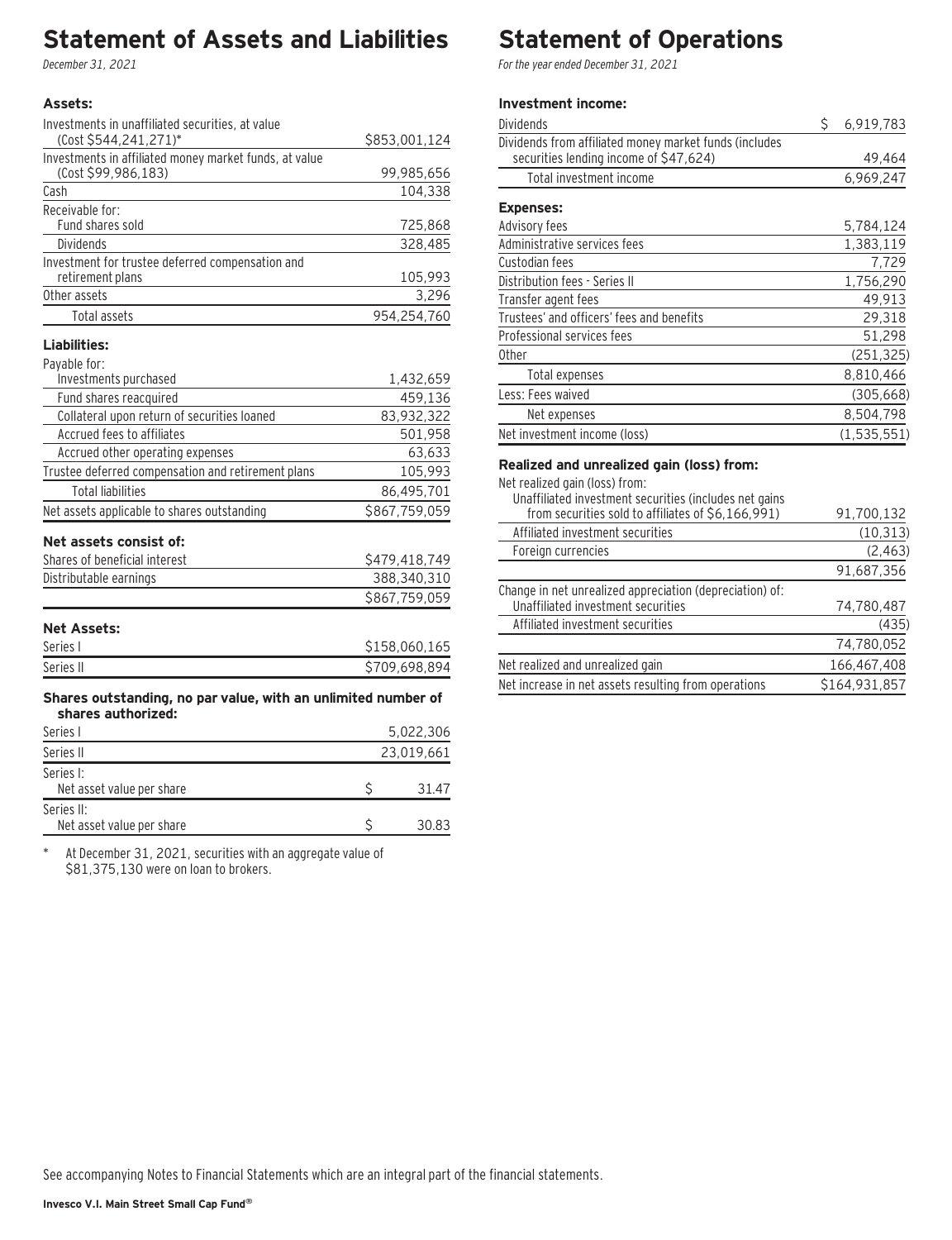### **Statement of Changes in Net Assets**

For the years ended December 31, 2021 and 2020

|                                                                         | 2021           | 2020           |
|-------------------------------------------------------------------------|----------------|----------------|
| <b>Operations:</b>                                                      |                |                |
| Net investment income (loss)                                            | \$(1,535,551)  | 1,268,260<br>S |
| Net realized gain                                                       | 91,687,356     | 49,208,743     |
| Change in net unrealized appreciation                                   | 74,780,052     | 81,826,822     |
| Net increase in net assets resulting from operations                    | 164,931,857    | 132,303,825    |
| Distributions to shareholders from distributable earnings:              |                |                |
| Series I                                                                | (9,909,775)    | (1,994,674)    |
| Series II                                                               | (45, 346, 362) | (9, 921, 357)  |
| Total distributions from distributable earnings                         | (55, 256, 137) | (11, 916, 031) |
| <b>Share transactions-net:</b>                                          |                |                |
| Series I                                                                | 21,710,271     | (7, 562, 317)  |
| Series II                                                               | (33, 389, 733) | (58,085,112)   |
| Net increase (decrease) in net assets resulting from share transactions | (11, 679, 462) | (65, 647, 429) |
| Net increase in net assets                                              | 97,996,258     | 54,740,365     |
| Net assets:                                                             |                |                |
| Beginning of year                                                       | 769,762,801    | 715,022,436    |
| End of year                                                             | \$867,759,059  | \$769,762,801  |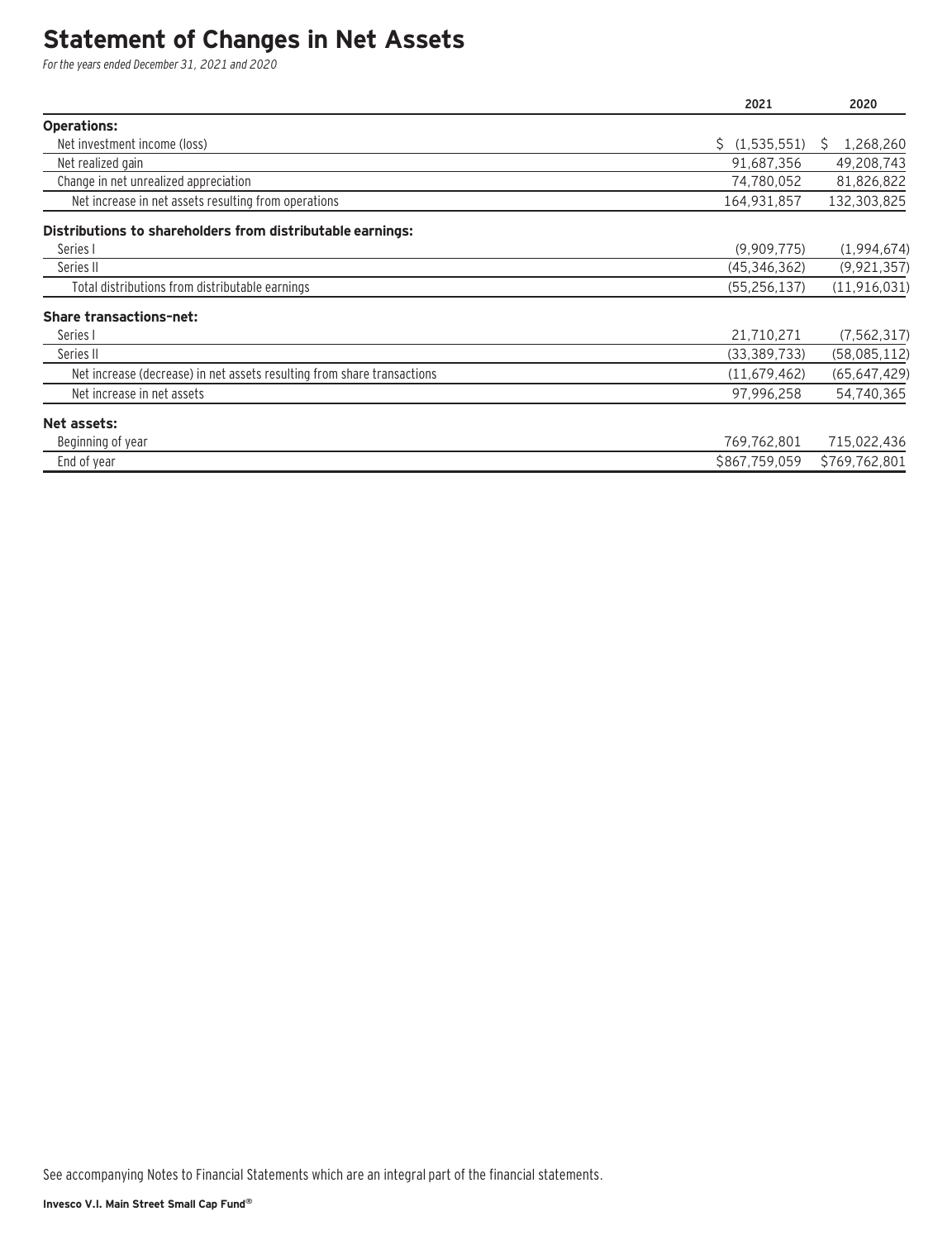### **Financial Highlights**

The following schedule presents financial highlights for a share of the Fund outstanding throughout the periods indicated.

|                     | Net asset<br>value,    | <b>Net</b><br>investment          | Net gains<br>(losses)<br>on securities<br>(both | <b>Total from</b>        | <b>Dividends</b><br>from net | <b>Distributions</b><br>from net |                        | Net asset               |                                | Net assets.                      | Ratio of<br>expenses<br>to average<br>net assets<br>with fee waivers<br>and/or | Ratio of<br>expenses<br>to average net<br>assets without<br>fee waivers<br>and/or | Ratio of net<br>investment<br>income<br>(loss) |                                      |
|---------------------|------------------------|-----------------------------------|-------------------------------------------------|--------------------------|------------------------------|----------------------------------|------------------------|-------------------------|--------------------------------|----------------------------------|--------------------------------------------------------------------------------|-----------------------------------------------------------------------------------|------------------------------------------------|--------------------------------------|
|                     | beginning<br>of period | income<br>$(logs)$ <sup>(a)</sup> | realized and<br>unrealized)                     | investment<br>operations | investment<br>income         | realized<br>gains                | Total<br>distributions | value, end<br>of period | Total<br>return <sup>(b)</sup> | end of period<br>(000's omitted) | expenses<br>absorbed                                                           | expenses<br>absorbed <sup>(c)</sup>                                               | to average<br>net assets                       | Portfolio<br>turnover <sup>(d)</sup> |
| Series I            |                        |                                   |                                                 |                          |                              |                                  |                        |                         |                                |                                  |                                                                                |                                                                                   |                                                |                                      |
| Year ended 12/31/21 | \$27.42                | \$0.01                            | \$6.19                                          | \$6.20                   | \$(0.12)                     | \$(2.03)                         | \$(2.15)               | \$31.47                 | 22.55%                         | \$158,060                        | 0.80%                                                                          | 0.84%                                                                             | 0.03%                                          | 32%                                  |
| Year ended 12/31/20 | 23.32                  | 0.09                              | 4.47                                            | 4.56                     | (0.14)                       | (0.32)                           | (0.46)                 | 27.42                   | 19.93                          | 119.377                          | 0.80                                                                           | 0.91                                                                              | 0.41                                           | 35                                   |
| Year ended 12/31/19 | 20.36                  | 0.11                              | 5.06                                            | 5.17                     | (0.05)                       | (2.16)                           | (2.21)                 | 23.32                   | 26.47                          | 109,695                          | 0.80                                                                           | 0.86                                                                              | 0.49                                           | 36                                   |
| Year ended 12/31/18 | 25.79                  | 0.07                              | (2.07)                                          | (2.00)                   | (0.08)                       | (3.35)                           | (3.43)                 | 20.36                   | (10.32)                        | 123.962                          | 0.80                                                                           | 0.83                                                                              | 0.28                                           | 45                                   |
| Year ended 12/31/17 | 24.08                  | 0.07                              | 3.22                                            | 3.29                     | (0.22)                       | (1.36)                           | (1.58)                 | 25.79                   | 14.15                          | 152,617                          | 0.80                                                                           | 0.80                                                                              | 0.28                                           | 42                                   |
| Series II           |                        |                                   |                                                 |                          |                              |                                  |                        |                         |                                |                                  |                                                                                |                                                                                   |                                                |                                      |
| Year ended 12/31/21 | 26.91                  | (0.07)                            | 6.08                                            | 6.01                     | (0.06)                       | (2.03)                           | (2.09)                 | 30.83                   | 22.26                          | 709.699                          | 1.05                                                                           | 1.09                                                                              | (0.22)                                         | 32                                   |
| Year ended 12/31/20 | 22.89                  | 0.03                              | 4.39                                            | 4.42                     | (0.08)                       | (0.32)                           | (0.40)                 | 26.91                   | 19.63                          | 650.386                          | 1.05                                                                           | 1.16                                                                              | 0.16                                           | 35                                   |
| Year ended 12/31/19 | 20.03                  | 0.05                              | 4.97                                            | 5.02                     | 0.00                         | (2.16)                           | (2.16)                 | 22.89                   | 26.13                          | 605.327                          | 1.05                                                                           | 1.11                                                                              | 0.25                                           | 36                                   |
| Year ended 12/31/18 | 25.42                  | 0.01                              | (2.03)                                          | (2.02)                   | (0.02)                       | (3.35)                           | (3.37)                 | 20.03                   | (10.54)                        | 735.969                          | 1.05                                                                           | 1.08                                                                              | 0.03                                           | 45                                   |
| Year ended 12/31/17 | 23.75                  | 0.01                              | 3.18                                            | 3.19                     | (0.16)                       | (1.36)                           | (1.52)                 | 25.42                   | 13.91                          | 935,793                          | 1.05                                                                           | 1.05                                                                              | 0.03                                           | 42                                   |

(a) Calculated using average shares outstanding.<br>(b) Includes adjustments in accordance with accounting principles generally accepted in the United States of America and as such, the net asset value for financial reporting the returns based upon those net asset values may differ from the net asset value and returns for shareholder transactions. Total returns are not annualized for periods less than one very if applicable, and do not reflect charges assessed in connection with a variable product, which if included would reduce total returns.<br>(c) Does not include indirect expenses from affiliated fund fees and expenses of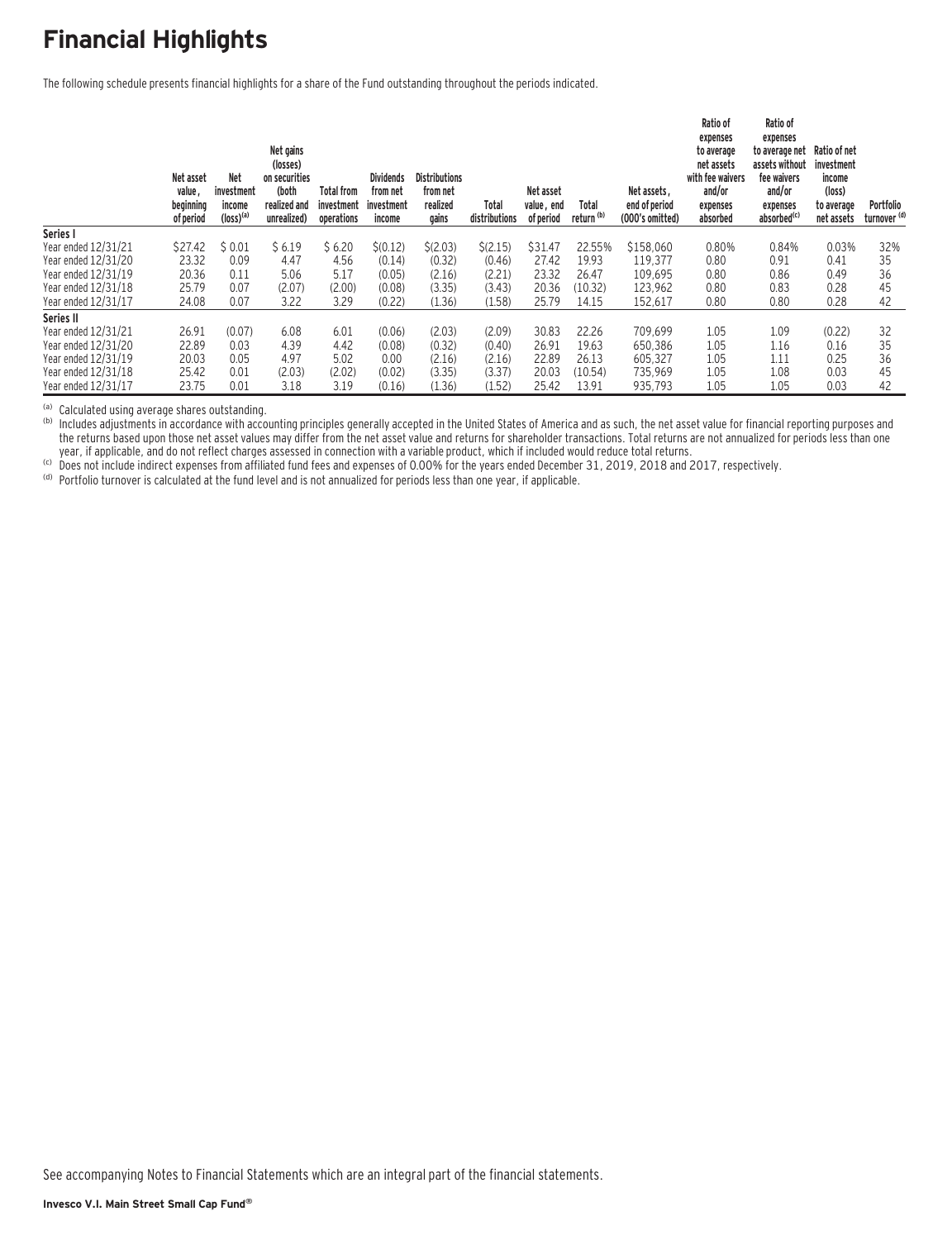### **Notes to Financial Statements**

December 31, 2021

#### **NOTE 1—Significant Accounting Policies**

Invesco V.I. Main Street Small Cap Fund®, formerly Invesco Oppenheimer V.I. Main Street Small Cap Fund®, (the "Fund") is a series portfolio of AIM Variable Insurance Funds (Invesco Variable Insurance Funds) (the "Trust"). The Trust is a Delaware statutory trust registered under the Investment Company Act of 1940, as amended (the "1940 Act"), as an open-end series management investment company. Information presented in these financial statements pertains only to the Fund. Matters affecting the Fund or each class will be voted on exclusively by the shareholders of the Fund or each class. Current Securities and Exchange Commission ("SEC") guidance, however, requires participating insurance companies offering separate accounts to vote shares proportionally in accordance with the instructions of the contract owners whose investments are funded by shares of each Fund or class.

The Fund's investment objective is to seek capital appreciation.

The Fund currently offers two classes of shares, Series I and Series II, both of which are offered to insurance company separate accounts funding variable annuity contracts and variable life insurance policies ("variable products").

The Fund is an investment company and accordingly follows the investment company accounting and reporting guidance in accordance with Financial Accounting Standards Board Accounting Standards Codification Topic 946, Financial Services – Investment Companies.

The following is a summary of the significant accounting policies followed by the Fund in the preparation of its financial statements.

A. Security Valuations - Securities, including restricted securities, are valued according to the following policy.

A security listed or traded on an exchange (except convertible securities) is valued at its last sales price or official closing price as of the close of the customary trading session on the exchange where the security is principally traded, or lacking any sales or official closing price on a particular day, the security may be valued at the closing bid price on that day. Securities traded in the over-the-counter market are valued based on prices furnished by independent pricing services or market makers. When such securities are valued by an independent pricing service they may be considered fair valued. Futures contracts are valued at the final settlement price set by an exchange on which they are principally traded. Listed options are valued at the mean between the last bid and asked prices from the exchange on which they are principally traded. Options not listed on an exchange are valued by an independent source at the mean between the last bid and asked prices. For purposes of determining net asset value ("NAV") per share, futures and option contracts generally are valued 15 minutes after the close of the customary trading session of the New York Stock Exchange ("NYSE").

Investments in open-end and closed-end registered investment companies that do not trade on an exchange are valued at the end-of-day net asset value per share. Investments in open-end and closed-end registered investment companies that trade on an exchange are valued at the last sales price or official closing price as of the close of the customary trading session on the exchange where the security is principally traded.

Debt obligations (including convertible securities) and unlisted equities are fair valued using an evaluated quote provided by an independent pricing service. Evaluated quotes provided by the pricing service may be determined without exclusive reliance on quoted prices, and may reflect appropriate factors such as institution-size trading in similar groups of securities, developments related to specific securities, dividend rate (for unlisted equities), yield (for debt obligations), quality, type of issue, coupon rate (for debt obligations), maturity (for debt obligations), individual trading characteristics and other market data. Pricing services generally value debt obligations assuming orderly transactions of institutional round lot size, but a fund may hold or transact in the same securities in smaller, odd lot sizes. Odd lots often trade at lower prices than institutional round lots. Debt obligations are subject to interest rate and credit risks. In addition, all debt obligations involve some risk of default with respect to interest and/or principal payments.

Foreign securities' (including foreign exchange contracts) prices are converted into U.S. dollar amounts using the applicable exchange rates as of the close of the NYSE. If market quotations are available and reliable for foreign exchange-traded equity securities, the securities will be valued at the market quotations. Because trading hours for certain foreign securities end before the close of the NYSE, closing market quotations may become unreliable. If between the time trading ends on a particular security and the close of the customary trading session on the NYSE, events occur that the investment adviser determines are significant and make the closing price unreliable, the Fund may fair value the security. If the event is likely to have affected the closing price of the security, the security will be valued at fair value in good faith using procedures approved by the Board of Trustees. Adjustments to closing prices to reflect fair value may also be based on a screening process of an independent pricing service to indicate the degree of certainty, based on historical data, that the closing price in the principal market where a foreign security trades is not the current value as of the close of the NYSE. Foreign securities' prices meeting the approved degree of certainty that the price is not reflective of current value will be priced at the indication of fair value from the independent pricing service. Multiple factors may be considered by the independent pricing service in determining adjustments to reflect fair value and may include information relating to sector indices, American Depositary Receipts and domestic and foreign index futures. Foreign securities may have additional risks including exchange rate changes, potential for sharply devalued currencies and high inflation, political and economic upheaval, the relative lack of issuer information, relatively low market liquidity and the potential lack of strict financial and accounting controls and standards.

Securities for which market prices are not provided by any of the above methods may be valued based upon quotes furnished by independent sources. The last bid price may be used to value equity securities. The mean between the last bid and asked prices is used to value debt obligations, including corporate loans.

Securities for which market quotations are not readily available or became unreliable are valued at fair value as determined in good faith by or under the supervision of the Trust's officers following procedures approved by the Board of Trustees. Issuer specific events, market trends, bid/asked quotes of brokers and information providers and other market data may be reviewed in the course of making a good faith determination of a security's fair value.

The Fund may invest in securities that are subject to interest rate risk, meaning the risk that the prices will generally fall as interest rates rise and, conversely, the prices will generally rise as interest rates fall. Specific securities differ in their sensitivity to changes in interest rates depending on their individual characteristics. Changes in interest rates may result in increased market volatility, which may affect the value and/or liquidity of certain Fund investments.

Valuations change in response to many factors including the historical and prospective earnings of the issuer, the value of the issuer's assets, general market conditions which are not specifically related to the particular issuer, such as real or perceived adverse economic conditions, changes in the general outlook for revenues or corporate earnings, changes in interest or currency rates, regional or global instability, natural or environmental disasters, widespread disease or other public health issues, war, acts of terrorism or adverse investor sentiment generally and market liquidity. Because of the inherent uncertainties of valuation, the values reflected in the financial statements may materially differ from the value received upon actual sale of those investments.

**B. Securities Transactions and Investment Income** - Securities transactions are accounted for on a trade date basis. Realized gains or losses on sales are computed on the basis of specific identification of the securities sold. Interest income (net of withholding tax, if any) is recorded on an accrual basis from settlement date and includes coupon interest and amortization of premium and accretion of discount on debt securities as applicable. Dividend income (net of withholding tax, if any) is recorded on the ex-dividend date.

The Fund may periodically participate in litigation related to Fund investments. As such, the Fund may receive proceeds from litigation settlements. Any proceeds received are included in the Statement of Operations as realized gain (loss) for investments no longer held and as unrealized gain (loss) for investments still held.

Brokerage commissions and mark ups are considered transaction costs and are recorded as an increase to the cost basis of securities purchased and/or a reduction of proceeds on a sale of securities. Such transaction costs are included in the determination of net realized and unrealized gain (loss) from investment securities reported in the Statement of Operations and the Statement of Changes in Net Assets and the net realized and unrealized gains (losses) on securities per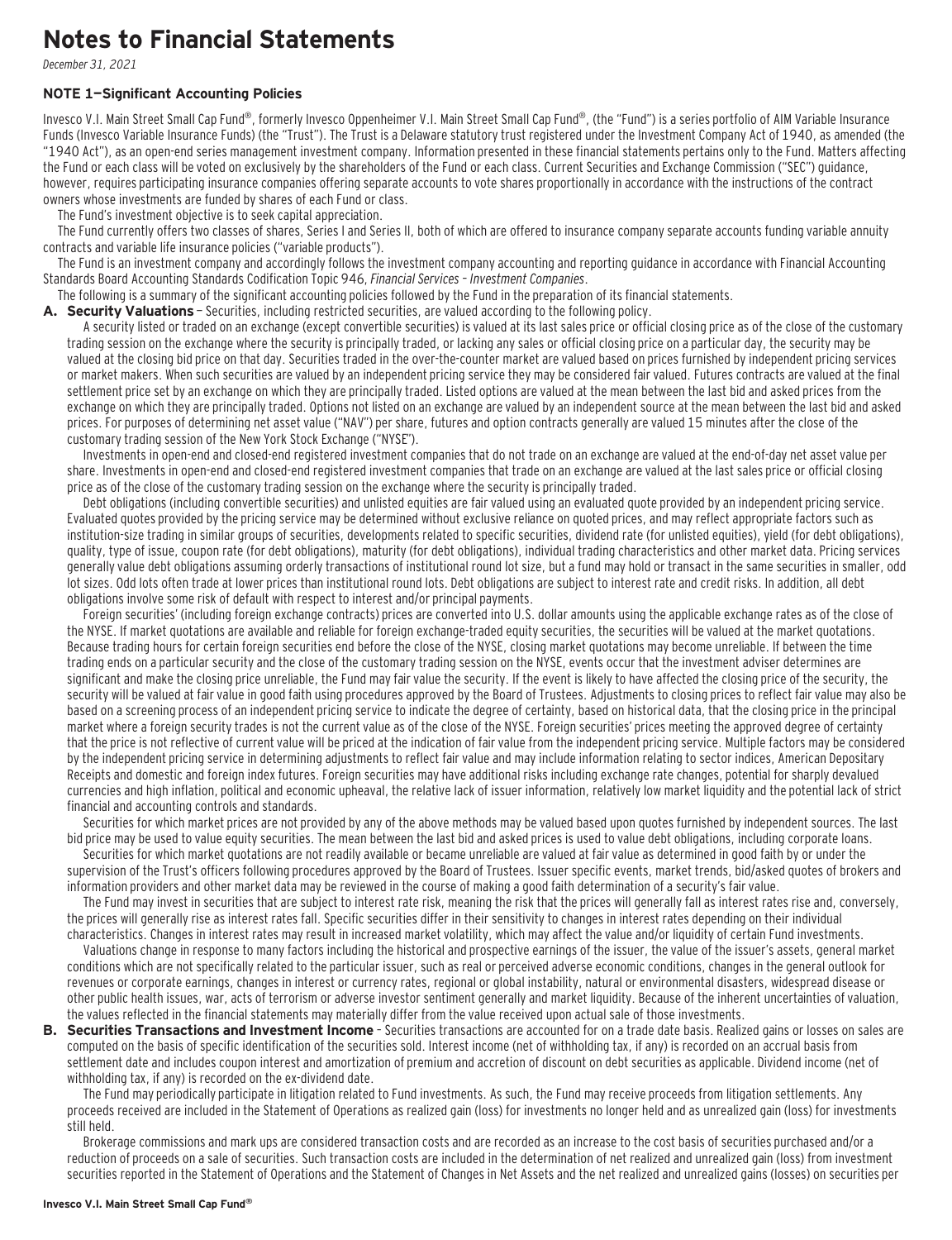share in the Financial Highlights. Transaction costs are included in the calculation of the Fund's net asset value and, accordingly, they reduce the Fund's total returns. These transaction costs are not considered operating expenses and are not reflected in net investment income reported in the Statement of Operations and the Statement of Changes in Net Assets, or the net investment income per share and the ratios of expenses and net investment income reported in the Financial Highlights, nor are they limited by any expense limitation arrangements between the Fund and the investment adviser.

The Fund allocates income and realized and unrealized capital gains and losses to a class based on the relative net assets of each class.

The Fund recharacterizes distributions received from REIT investments based on information provided by the REIT into the following categories: ordinary income, long-term and short-term capital gains, and return of capital. If information is not available on a timely basis from the REIT, the recharacterization will be based on available information which may include the previous year's allocation. If new or additional information becomes available from the REIT at a later date, a recharacterization will be made in the following year. The Fund records as dividend income the amount recharacterized as ordinary income and as realized gain the amount recharacterized as capital gain in the Statement of Operations, and the amount recharacterized as return of capital as a reduction of the cost of the related investment. These recharacterizations are reflected in the accompanying financial statements.

- **C. Country Determination**  For the purposes of making investment selection decisions and presentation in the Schedule of Investments, the investment adviser may determine the country in which an issuer is located and/or credit risk exposure based on various factors. These factors include the laws of the country under which the issuer is organized, where the issuer maintains a principal office, the country in which the issuer derives 50% or more of its total revenues and the country that has the primary market for the issuer's securities, as well as other criteria. Among the other criteria that may be evaluated for making this determination are the country in which the issuer maintains 50% or more of its assets, the type of security, financial guarantees and enhancements, the nature of the collateral and the sponsor organization. Country of issuer and/or credit risk exposure has been determined to be the United States of America, unless otherwise noted.
- **D. Distributions**  Distributions from net investment income and net realized capital gain, if any, are generally declared and paid to separate accounts of participating insurance companies annually and recorded on the ex-dividend date.
- **E. Master Limited Partnerships**  The Fund invests in Master Limited Partnerships ("MLPs"). MLPs are publicly traded partnerships and limited liability companies taxed as partnerships under the Internal Revenue Code of 1986, as amended (the "Internal Revenue Code"). The Fund invests in MLPs engaged in, among other things, the transportation, storage, processing, refining, marketing, exploration, production and mining of minerals and natural resources. The Fund is a partner in each MLP; accordingly, the Fund is required to take into account the Fund's allocable share of income, gains, losses, deductions, expenses, and tax credits recognized by each MLP.

MLP's may be less liquid and subject to more abrupt or erratic price movements than conventional publicly traded securities.

- F. Return of Capital Distributions received from the Fund's investments in MLPs generally are comprised of income and return of capital. The Fund records investment income and return of capital based on estimates made at the time such distributions are received. The return of capital portion of the distribution is a reduction to investment income that results in an equivalent reduction in the cost basis of the associated investments and increases net realized gains (losses) and change in unrealized appreciation (depreciation). Such estimates are based on historical information available from each MLP and other industry sources. These estimates will subsequently be revised and may materially differ primarily based on information received from the MLPs after their tax reporting periods are concluded.
- **G. Federal Income Taxes** The Fund intends to comply with the requirements of Subchapter M of the Internal Revenue Code of 1986, as amended (the "Internal Revenue Code"), necessary to qualify as a regulated investment company and to distribute substantially all of the Fund's taxable earnings to shareholders. As such, the Fund will not be subject to federal income taxes on otherwise taxable income (including net realized capital gain) that is distributed to shareholders. Therefore, no provision for federal income taxes is recorded in the financial statements.

The Fund recognizes the tax benefits of uncertain tax positions only when the position is more likely than not to be sustained. Management has analyzed the Fund's uncertain tax positions and concluded that no liability for unrecognized tax benefits should be recorded related to uncertain tax positions. Management is not aware of any tax positions for which it is reasonably possible that the total amounts of unrecognized tax benefits will change materially in the next 12 months.

- The Fund files tax returns in the U.S. Federal jurisdiction and certain other jurisdictions. Generally, the Fund is subject to examinations by such taxing authorities for up to three years after the filing of the return for the tax period.
- **H. Expenses**  Fees provided for under the Rule 12b-1 plan of a particular class of the Fund and which are directly attributable to that class are charged to the operations of such class. All other expenses are allocated among the classes based on relative net assets.
- **I. Accounting Estimates** The preparation of financial statements in conformity with accounting principles generally accepted in the United States of America ("GAAP") requires management to make estimates and assumptions that affect the reported amounts of assets and liabilities at the date of the financial statements and the reported amounts of revenues and expenses during the reporting period including estimates and assumptions related to taxation. Actual results could differ from those estimates by a significant amount. In addition, the Fund monitors for material events or transactions that may occur or become known after the period-end date and before the date the financial statements are released to print.
- **J. Indemnifications**  Under the Trust's organizational documents, each Trustee, officer, employee or other agent of the Trust is indemnified against certain liabilities that may arise out of the performance of their duties to the Fund. Additionally, in the normal course of business, the Fund enters into contracts, including the Fund's servicing agreements, that contain a variety of indemnification clauses. The Fund's maximum exposure under these arrangements is unknown as this would involve future claims that may be made against the Fund that have not yet occurred. The risk of material loss as a result of such indemnification claims is considered remote.
- **K. Securities Lending**  The Fund may lend portfolio securities having a market value up to one-third of the Fund's total assets. Such loans are secured by collateral equal to no less than the market value of the loaned securities determined daily by the securities lending provider. Such collateral will be cash or debt securities issued or guaranteed by the U.S. Government or any of its sponsored agencies. Cash collateral received in connection with these loans is invested in short-term money market instruments or affiliated, unregistered investment companies that comply with Rule 2a-7 under the Investment Company Act and money market funds (collectively, "affiliated money market funds") and is shown as such on the Schedule of Investments. The Fund bears the risk of loss with respect to the investment of collateral. It is the Fund's policy to obtain additional collateral from or return excess collateral to the borrower by the end of the next business day, following the valuation date of the securities loaned. Therefore, the value of the collateral held may be temporarily less than the value of the securities on loan. When loaning securities, the Fund retains certain benefits of owning the securities, including the economic equivalent of dividends or interest generated by the security. Lending securities entails a risk of loss to the Fund if, and to the extent that, the market value of the securities loaned were to increase and the borrower did not increase the collateral accordingly, and the borrower failed to return the securities. The securities loaned are subject to termination at the option of the borrower or the Fund. Upon termination, the borrower will return to the Fund the securities loaned and the Fund will return the collateral. Upon the failure of the borrower to return the securities, collateral may be liquidated and the securities may be purchased on the open market to replace the loaned securities. The Fund could experience delays and costs in gaining access to the collateral and the securities may lose value during the delay which could result in potential losses to the Fund. Some of these losses may be indemnified by the lending agent. The Fund bears the risk of any deficiency in the amount of the collateral available for return to the borrower due to any loss on the collateral invested. Dividends received on cash collateral investments for securities lending transactions, which are net of compensation to counterparties, are included in Dividends from affiliated money market funds on the Statement of Operations. The aggregate value of securities out on loan, if any, is shown as a footnote on the Statement of Assets and Liabilities.

On September 29, 2021, the Board of Trustees appointed Invesco Advisers, Inc. (the "Adviser" or "Invesco") to serve as an affiliated securities lending agent for the Fund. Prior to September 29, 2021, the Bank of New York Mellon ("BNYM") served as the sole securities lending agent for the Fund under the securities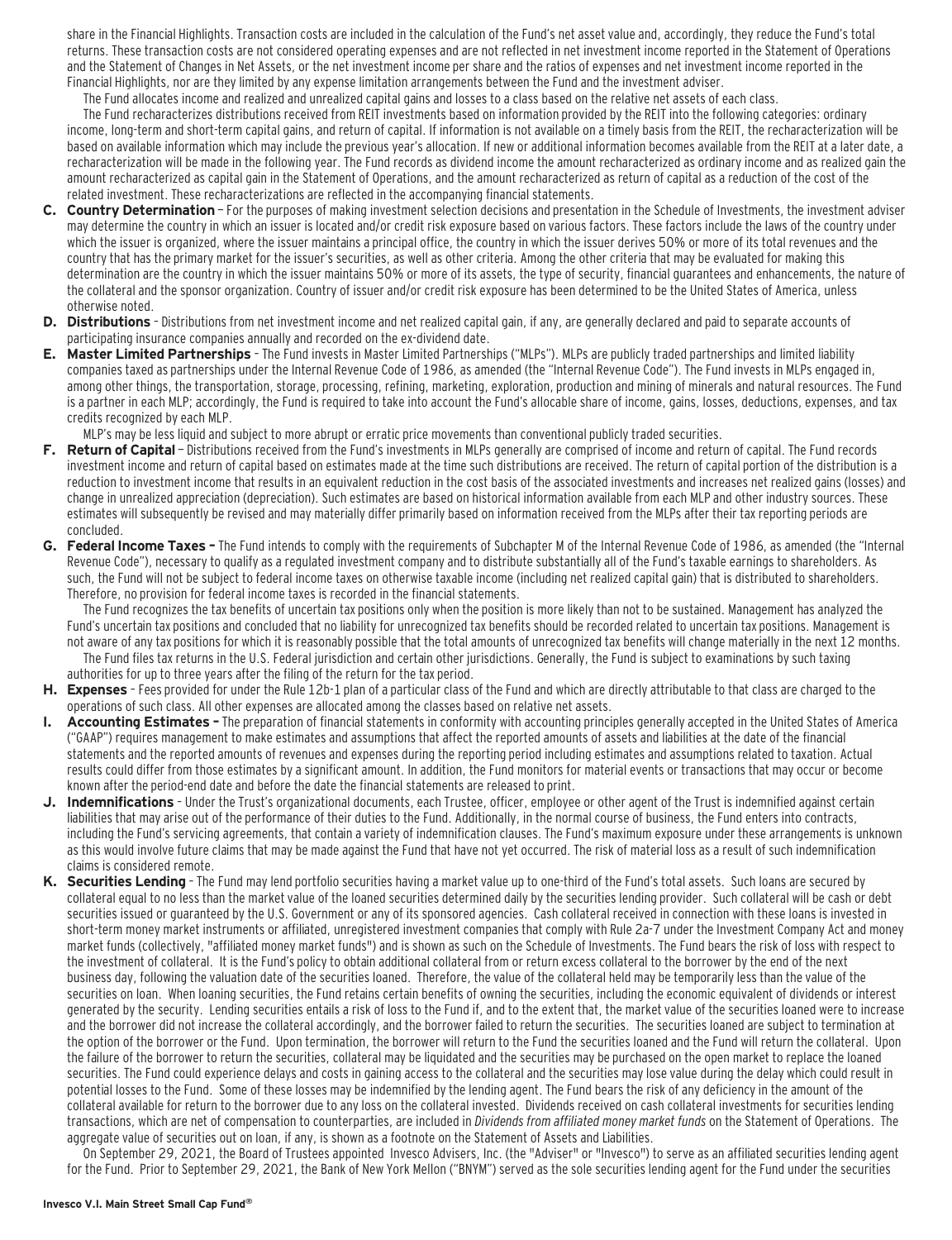lending program. BNYM also continues to serve as a lending agent. To the extent the Fund utilizes the Adviser as an affiliated securities lending agent, the Fund conducts its securities lending in accordance with, and in reliance upon, no-action letters issued by the SEC staff that provide guidance on how an affiliate may act as a direct agent lender and receive compensation for those services in a manner consistent with the federal securities laws. For the year ended December 31, 2021, fees paid to the Adviser were less than \$500.

**L. COVID-19 Risk** - The COVID-19 strain of coronavirus has resulted in instances of market closures and dislocations, extreme volatility, liquidity constraints and increased trading costs. Efforts to contain its spread have resulted in travel restrictions, disruptions of healthcare systems, business operations and supply chains, layoffs, lower consumer demand, and defaults, among other significant economic impacts that have disrupted global economic activity across many industries. Such economic impacts may exacerbate other pre-existing political, social and economic risks locally or globally.

The ongoing effects of COVID-19 are unpredictable and may result in significant and prolonged effects on the Fund's performance.

#### **NOTE 2—Advisory Fees and Other Fees Paid to Affiliates**

The Trust has entered into a master investment advisory agreement with the Adviser. Under the terms of the investment advisory agreement, the Fund accrues daily and pays monthly an advisory fee to the Adviser based on the annual rate of the Fund's average daily net assets as follows:

| Average Daily Net Assets* | Rate   |
|---------------------------|--------|
| Up to \$200 million       | 0.750% |
| Next \$200 million        | 0.720% |
| Next \$200 million        | 0.690% |
| Next \$200 million        | 0.660% |
| Next \$200 million        | 0.600% |
| Next \$4 billion          | 0.580% |
| Over \$5 billion          | 0.560% |

The advisory fee paid by the Fund shall be reduced by any amounts paid by the Fund under the administrative services agreement with the Adviser.

For the year ended December 31, 2021, the effective advisory fee rate incurred by the Fund was 0.69%.

Under the terms of a master sub-advisory agreement between the Adviser and each of Invesco Asset Management Deutschland GmbH, Invesco Asset Management Limited, Invesco Asset Management (Japan) Limited, Invesco Hong Kong Limited, Invesco Senior Secured Management, Inc. and Invesco Canada Ltd. and separate sub-advisory agreements with Invesco Capital Management LLC and Invesco Asset Management (India) Private Limited (collectively, the "Affiliated Sub-Advisers") the Adviser, not the Fund, will pay 40% of the fees paid to the Adviser to any such Affiliated Sub-Adviser(s) that provide(s) discretionary investment management services to the Fund based on the percentage of assets allocated to such Affiliated Sub-Adviser(s). Invesco has also entered into a sub-advisory agreement with OppenheimerFunds, Inc. to provide discretionary management services to the Fund.

The Adviser has contractually agreed, through at least April 30, 2022, to waive advisory fees and/or reimburse expenses of all shares to the extent necessary to limit total annual fund operating expenses after fee waiver and/or expense reimbursement (excluding certain items discussed below) of Series I shares to 0.80% and Series II shares to 1.05% of the Fund's average daily net assets (the "expense limits"). Effective May 1, 2022, the Adviser has contractually agreed, through at least June 30, 2022, to waive advisory fees and/or reimburse expenses to the extent necessary to limit total annual fund operating expenses after fee waiver and/or expense reimbursement (excluding certain items discussed below) of Series I shares to 2.00% and Series II shares to 2.25% of the Fund's average daily net assets. In determining the Adviser's obligation to waive advisory fees and/or reimburse expenses, the following expenses are not taken into account, and could cause the total annual fund operating expenses after fee waiver and/or expense reimbursement to exceed the numbers reflected above: (1) interest; (2) taxes; (3) dividend expense on short sales; (4) extraordinary or non-routine items, including litigation expenses; and (5) expenses that the Fund has incurred but did not actually pay because of an expense offset arrangement. Unless Invesco continues the fee waiver agreement, it will terminate on June 30, 2022. During its term, the fee waiver agreement cannot be terminated or amended to increase the expense limits or reduce the advisory fee waiver without approval of the Board of Trustees.

Further, the Adviser has contractually agreed, through at least June 30, 2023, to waive the advisory fee payable by the Fund in an amount equal to 100% of the net advisory fees the Adviser receives from the affiliated money market funds on investments by the Fund of uninvested cash (excluding investments of cash collateral from securities lending) in such affiliated money market funds.

For the year ended December 31, 2021, the Adviser waived advisory fees of \$305,668.

The Trust has entered into a master administrative services agreement with Invesco pursuant to which the Fund has agreed to pay Invesco a fee for costs incurred in providing accounting services and fund administrative services to the Fund and to reimburse Invesco for fees paid to insurance companies that have agreed to provide certain administrative services to the Fund. These administrative services provided by the insurance companies may include, among other things: maintenance of master accounts with the Fund; tracking, recording and transmitting net purchase and redemption orders for Fund shares; maintaining and preserving records related to the purchase, redemption and other account activity of variable product owners; distributing copies of Fund documents such as prospectuses, proxy materials and periodic reports, to variable product owners, and responding to inquiries from variable product owners about the Fund. Pursuant to such agreement, for the year ended December 31, 2021, Invesco was paid \$118,345 for accounting and fund administrative services and was reimbursed \$1,264,774 for fees paid to insurance companies. Invesco has entered into a sub-administration agreement whereby State Street Bank and Trust Company ("SSB") serves as fund accountant and provides certain administrative services to the Fund. Pursuant to a custody agreement with the Trust on behalf of the Fund, SSB also serves as the Fund's custodian.

The Trust has entered into a transfer agency and service agreement with Invesco Investment Services, Inc. ("IIS") pursuant to which the Fund has agreed to pay IIS a fee for providing transfer agency and shareholder services to the Fund and reimburse IIS for certain expenses incurred by IIS in the course of providing such services. For the year ended December 31, 2021, expenses incurred under the agreement are shown in the Statement of Operations as Transfer agent fees.

The Trust has entered into a master distribution agreement with Invesco Distributors, Inc. ("IDI") to serve as the distributor for the Fund. The Trust has adopted a plan pursuant to Rule 12b-1 under the 1940 Act with respect to the Fund's Series II shares (the "Plan"). The Fund, pursuant to the Plan, pays IDI compensation at the annual rate of 0.25% of the Fund's average daily net assets of Series II shares. The fees are accrued daily and paid monthly. Of the Plan payments, up to 0.25% of the average daily net assets of the Series II shares may be paid to insurance companies who furnish continuing personal shareholder services to customers who purchase and own Series II shares of the Fund. For the year ended December 31, 2021, expenses incurred under the Plan are detailed in the Statement of Operations as Distribution fees.

For the year ended December 31, 2021, the Fund incurred \$1,602 in brokerage commissions with Invesco Capital Markets, Inc., an affiliate of the Adviser and IDI, for portfolio transactions executed on behalf of the Fund.

Certain officers and trustees of the Trust are officers and directors of the Adviser, IIS and/or IDI.

#### **NOTE 3—Additional Valuation Information**

GAAP defines fair value as the price that would be received to sell an asset or paid to transfer a liability in an orderly transaction between market participants at the measurement date, under current market conditions. GAAP establishes a hierarchy that prioritizes the inputs to valuation methods, giving the highest priority to readily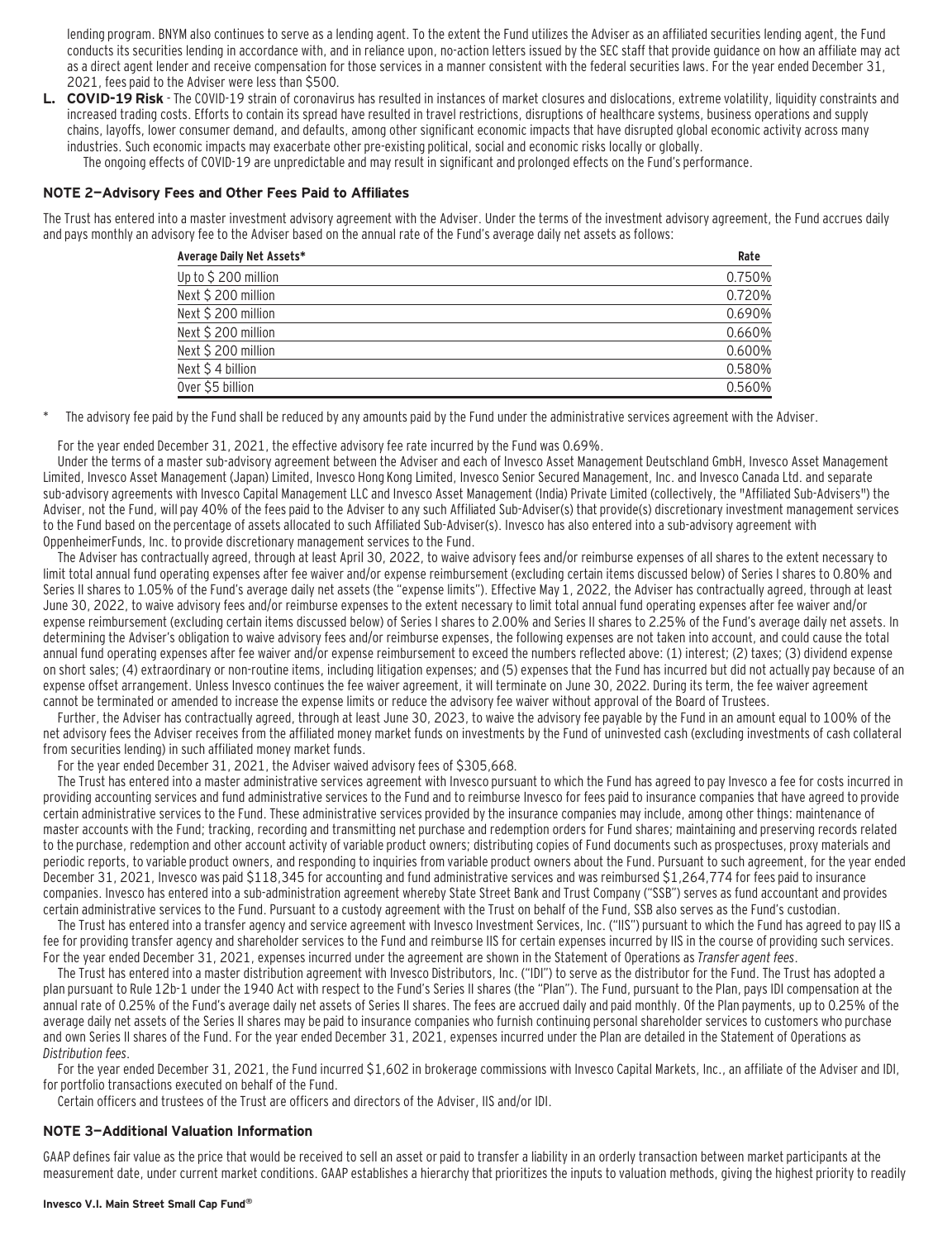available unadjusted quoted prices in an active market for identical assets (Level 1) and the lowest priority to significant unobservable inputs (Level 3), generally when market prices are not readily available or are unreliable. Based on the valuation inputs, the securities or other investments are tiered into one of three levels. Changes in valuation methods may result in transfers in or out of an investment's assigned level:

- Level 1 Prices are determined using quoted prices in an active market for identical assets.
- Level 2 Prices are determined using other significant observable inputs. Observable inputs are inputs that other market participants may use in pricing a security. These may include quoted prices for similar securities, interest rates, prepayment speeds, credit risk, yield curves, loss severities, default rates, discount rates, volatilities and others.
- Level 3 Prices are determined using significant unobservable inputs. In situations where quoted prices or observable inputs are unavailable (for example, when there is little or no market activity for an investment at the end of the period), unobservable inputs may be used. Unobservable inputs reflect the Fund's own assumptions about the factors market participants would use in determining fair value of the securities or instruments and would be based on the best available information.

The following is a summary of the tiered valuation input levels, as of December 31, 2021. The level assigned to the securities valuations may not be an indication of the risk or liquidity associated with investing in those securities. Because of the inherent uncertainties of valuation, the values reflected in the financial statements may materially differ from the value received upon actual sale of those investments.

|                                        | Level 1       | Level 2                  | Level 3           | Total         |
|----------------------------------------|---------------|--------------------------|-------------------|---------------|
| <b>Investments in Securities</b>       |               |                          |                   |               |
| Common Stocks & Other Equity Interests | \$853,001.124 | $\overline{\phantom{0}}$ | ∽∽                | \$853,001.124 |
| Money Market Funds                     | 16.053.861    | 83.931.795               | $\qquad \qquad -$ | 99,985,656    |
| <b>Total Investments</b>               | S869.054.985  | S83.931.795              |                   | \$952,986,780 |

#### **NOTE 4—Security Transactions with Affiliated Funds**

The Fund is permitted to purchase or sell securities from or to certain other Invesco Funds under specified conditions outlined in procedures adopted by the Board of Trustees of the Trust. The procedures have been designed to ensure that any purchase or sale of securities by the Fund from or to another fund or portfolio that is or could be considered an affiliate by virtue of having a common investment adviser (or affiliated investment advisers), common Trustees and/or common officers complies with Rule 17a-7 of the 1940 Act. Further, as defined under the procedures, each transaction is effected at the current market price. Pursuant to these procedures, for the year ended December 31, 2021, the Fund engaged in securities purchases of \$776,123 and securities sales of \$10,067,723, which resulted in net realized gains of \$6,166,991.

#### **NOTE 5—Trustees' and Officers' Fees and Benefits**

Trustees' and Officers' Fees and Benefits include amounts accrued by the Fund to pay remuneration to certain Trustees and Officers of the Fund. Trustees have the option to defer compensation payable by the Fund, and Trustees' and Officers' Fees and Benefits also include amounts accrued by the Fund to fund such deferred compensation amounts. Those Trustees who defer compensation have the option to select various Invesco Funds in which their deferral accounts shall be deemed to be invested. Finally, certain current Trustees were eligible to participate in a retirement plan that provided for benefits to be paid upon retirement to Trustees over a period of time based on the number of years of service. The Fund may have certain former Trustees who also participate in a retirement plan and receive benefits under such plan. Trustees' and Officers' Fees and Benefits include amounts accrued by the Fund to fund such retirement benefits. Obligations under the deferred compensation and retirement plans represent unsecured claims against the general assets of the Fund.

#### **NOTE 6—Cash Balances**

The Fund is permitted to temporarily carry a negative or overdrawn balance in its account with SSB, the custodian bank. Such balances, if any at period-end, are shown in the Statement of Assets and Liabilities under the payable caption Amount due custodian. To compensate the custodian bank for such overdrafts, the overdrawn Fund may either (1) leave funds as a compensating balance in the account so the custodian bank can be compensated by earning the additional interest; or (2) compensate by paying the custodian bank at a rate agreed upon by the custodian bank and Invesco, not to exceed the contractually agreed upon rate. The Fund may not purchase additional securities when any borrowings from banks or broker-dealers exceed 5% of the Fund's total assets, or when any borrowings from an Invesco Fund are outstanding.

#### **NOTE 7—Distributions to Shareholders and Tax Components of Net Assets**

#### **Tax Character of Distributions to Shareholders Paid During the Fiscal Years Ended December 31, 2021 and 2020:**

|                        | 2021         | 2020         |
|------------------------|--------------|--------------|
| Ordinary income*       | \$9.108.838  | \$2,600,095  |
| Long-term capital gain | 46.147.299   | 9.315.936    |
| Total distributions    | \$55,256,137 | \$11,916.031 |
|                        |              |              |

Includes short-term capital gain distributions, if any.

#### **Tax Components of Net Assets at Period-End:**

|                                           | 2021          |
|-------------------------------------------|---------------|
| Undistributed ordinary income             | \$14,016,670  |
| Undistributed long-term capital gain      | 76,062,616    |
| Net unrealized appreciation - investments | 307.767.240   |
| Temporary book/tax differences            | (9,506,216)   |
| Shares of beneficial interest             | 479.418.749   |
| Total net assets                          | \$867,759,059 |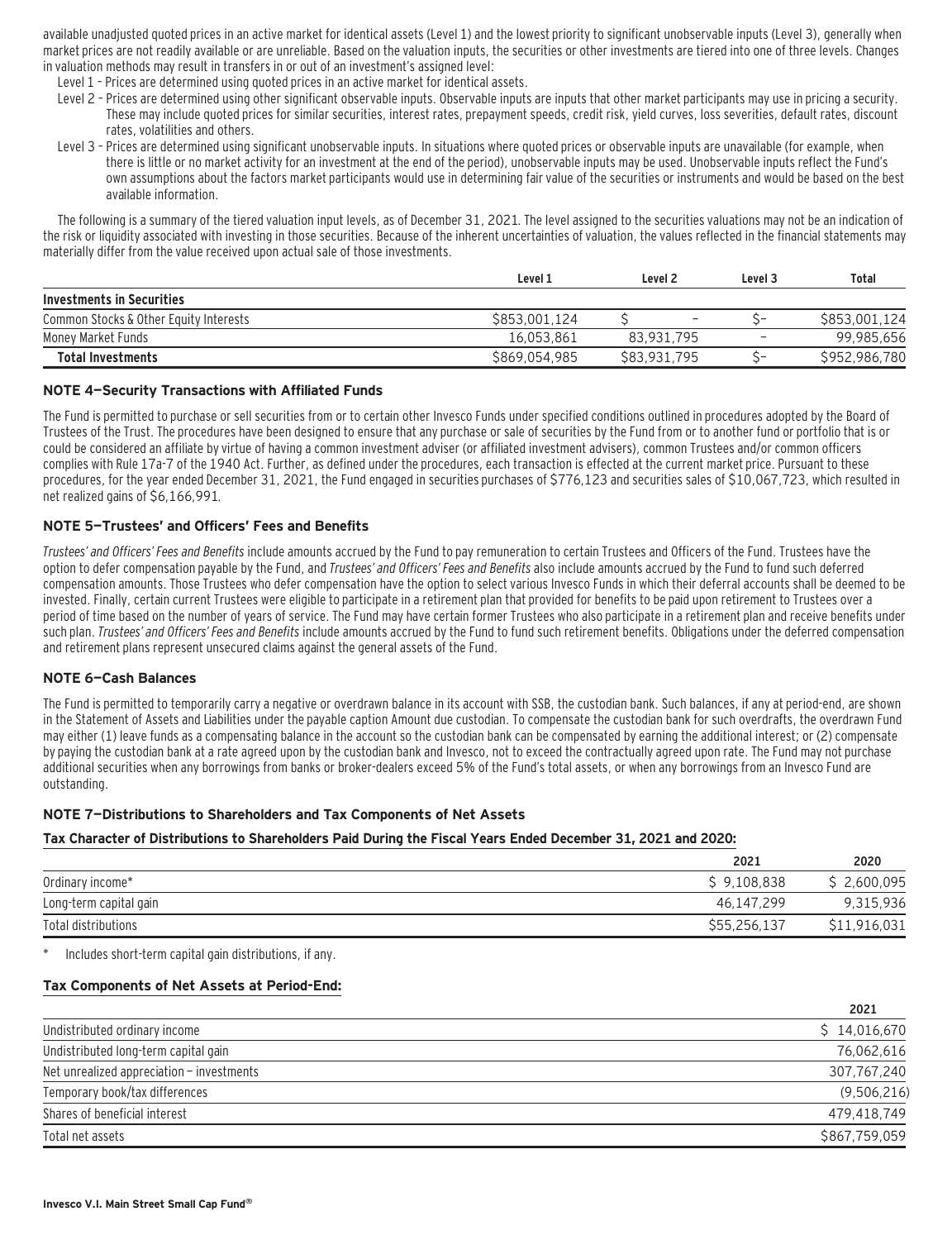The difference between book-basis and tax-basis unrealized appreciation (depreciation) is due to differences in the timing of recognition of gains and losses on investments for tax and book purposes. The Fund's net unrealized appreciation (depreciation) difference is attributable primarily to wash sales and partnerships. The temporary book/tax differences are a result of timing differences between book and tax recognition of income and/or expenses. The Fund's temporary book/tax

differences are the result of the trustee deferral of compensation and retirement plan benefits.

Capital loss carryforward is calculated and reported as of a specific date. Results of transactions and other activity after that date may affect the amount of capital loss carryforward actually available for the Fund to utilize. The ability to utilize capital loss carryforward in the future may be limited under the Internal Revenue Code and related regulations based on the results of future transactions.

The Fund does not have a capital loss carryforward as of December 31, 2021.

#### **NOTE 8—Investment Transactions**

The aggregate amount of investment securities (other than short-term securities, U.S. Government obligations and money market funds, if any) purchased and sold by the Fund during the year ended December 31, 2021 was \$260,660,159 and \$337,253,903, respectively. Cost of investments, including any derivatives, on a tax basis includes the adjustments for financial reporting purposes as of the most recently completed federal income tax reporting period-end.

#### **Unrealized Appreciation (Depreciation) of Investments on a Tax Basis**

| Aggregate unrealized appreciation of investments   | 286<br>34<br>Q <sub>6</sub> |
|----------------------------------------------------|-----------------------------|
| Aggregate unrealized (depreciation) of investments | .046<br>194                 |
| Net unrealized appreciation of investments         | S301<br>240                 |

Cost of investments for tax purposes is \$645,219,540.

#### **NOTE 9—Reclassification of Permanent Differences**

Primarily as a result of differing book/tax treatment of net operating losses and partnerships, on December 31, 2021, undistributed net investment income (loss) was decreased by \$1,908,391, undistributed net realized gain was increased by \$1,970,091 and shares of beneficial interest was decreased by \$61,700. This reclassification had no effect on the net assets of the Fund.

#### **NOTE 10—Share Information**

|                                           | <b>Summary of Share Activity</b> |                                                |               |                                 |
|-------------------------------------------|----------------------------------|------------------------------------------------|---------------|---------------------------------|
|                                           |                                  | Year ended<br>December 31, 2021 <sup>(a)</sup> |               | Year ended<br>December 31, 2020 |
|                                           | <b>Shares</b>                    | Amount                                         | <b>Shares</b> | Amount                          |
| Sold:                                     |                                  |                                                |               |                                 |
| Series I                                  | 1,168,250                        | S.<br>37,302,772                               | 768.674       | 16,458,610<br>S.                |
| Series II                                 | 2,282,180                        | 70,992,182                                     | 2,822,113     | 51,901,552                      |
| Issued as reinvestment of dividends:      |                                  |                                                |               |                                 |
| Series I                                  | 312,217                          | 9,909,775                                      | 85.498        | 1,994,674                       |
| Series II                                 | 1,457,614                        | 45,346,362                                     | 433.058       | 9,921,357                       |
| <b>Reacquired:</b>                        |                                  |                                                |               |                                 |
| Series I                                  | (811, 387)                       | (25, 502, 276)                                 | (1,204,533)   | (26, 015, 601)                  |
| Series II                                 | (4,884,772)                      | (149, 728, 277)                                | (5,530,234)   | (119,908,021)                   |
| Net increase (decrease) in share activity | (475.898)                        | \$(11.679.462)                                 | (2.625.424)   | \$ (65,647,429)                 |

(a) There are entities that are record owners of more than 5% of the outstanding shares of the Fund and in the aggregate own 54% of the outstanding shares of the Fund. The Fund and the Fund's principal underwriter or adviser, are parties to participation agreements with these entities whereby these entities sell units of interest in separate accounts funding variable products that are invested in the Fund. The Fund, Invesco and/or Invesco affiliates may make payments to these entities, which are considered to be related to the Fund, for providing services to the Fund, Invesco and/or Invesco affiliates including but not limited to services such as, securities brokerage, third party record keeping and account servicing and administrative services. The Fund has no knowledge as to whether all or any portion of the shares owned of record by these entities are also owned beneficially.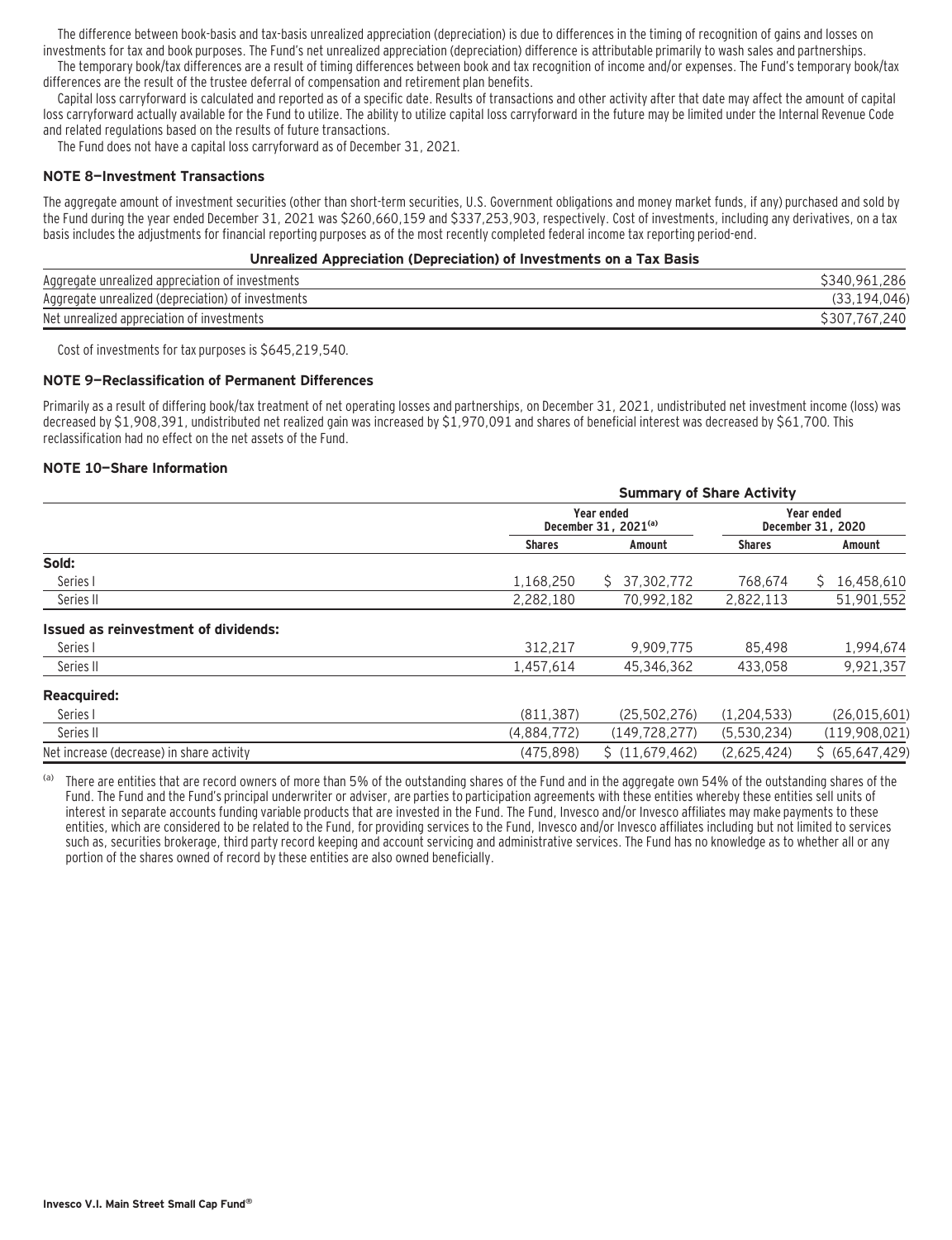### **Report of Independent Registered Public Accounting Firm**

To the Board of Trustees of AIM Variable Insurance Funds (Invesco Variable Insurance Funds) and Shareholders of Invesco V.I. Main Street Small Cap Fund®

#### **Opinion on the Financial Statements**

We have audited the accompanying statement of assets and liabilities, including the schedule of investments, of Invesco V.I. Main Street Small Cap Fund® (one of the funds constituting AIM Variable Insurance Funds (Invesco Variable Insurance Funds), referred to hereafter as the "Fund") as of December 31, 2021, the related statement of operations for the year ended December 31, 2021, the statement of changes in net assets for each of the two years in the period ended December 31, 2021, including the related notes, and the financial highlights for each of the three years in the period ended December 31, 2021 (collectively referred to as the "financial statements"). In our opinion, the financial statements present fairly, in all material respects, the financial position of the Fund as of December 31, 2021, the results of its operations for the year then ended, the changes in its net assets for each of the two years in the period ended December 31, 2021 and the financial highlights for each of the three years in the period ended December 31, 2021 in conformity with accounting principles generally accepted in the United States of America.

The financial statements of Oppenheimer Main Street Small Cap Fund/VA (subsequently renamed Invesco V.I. Main Street Small Cap Fund®) as of and for the year ended December 31, 2018 and the financial highlights for each of the periods ended on or prior to December 31, 2018 (not presented herein, other than the financial highlights) were audited by other auditors whose report dated February 14, 2019 expressed an unqualified opinion on those financial statements and financial highlights.

#### **Basis for Opinion**

These financial statements are the responsibility of the Fund's management. Our responsibility is to express an opinion on the Fund's financial statements based on our audits. We are a public accounting firm registered with the Public Company Accounting Oversight Board (United States) (PCAOB) and are required to be independent with respect to the Fund in accordance with the U.S. federal securities laws and the applicable rules and regulations of the Securities and Exchange Commission and the PCAOB.

We conducted our audits of these financial statements in accordance with the standards of the PCAOB. Those standards require that we plan and perform the audit to obtain reasonable assurance about whether the financial statements are free of material misstatement, whether due to error or fraud.

Our audits included performing procedures to assess the risks of material misstatement of the financial statements, whether due to error or fraud, and performing procedures that respond to those risks. Such procedures included examining, on a test basis, evidence regarding the amounts and disclosures in the financial statements. Our audits also included evaluating the accounting principles used and significant estimates made by management, as well as evaluating the overall presentation of the financial statements. Our procedures included confirmation of securities owned as of December 31, 2021 by correspondence with the custodian, transfer agent and brokers; when replies were not received from brokers, we performed other auditing procedures. We believe that our audits provide a reasonable basis for our opinion.

/s/PricewaterhouseCoopers LLP

Houston, Texas February 14, 2022

 We have served as the auditor of one or more of the investment companies in the Invesco group of investment companies since at least 1995. We have not been able to determine the specific year we began serving as auditor.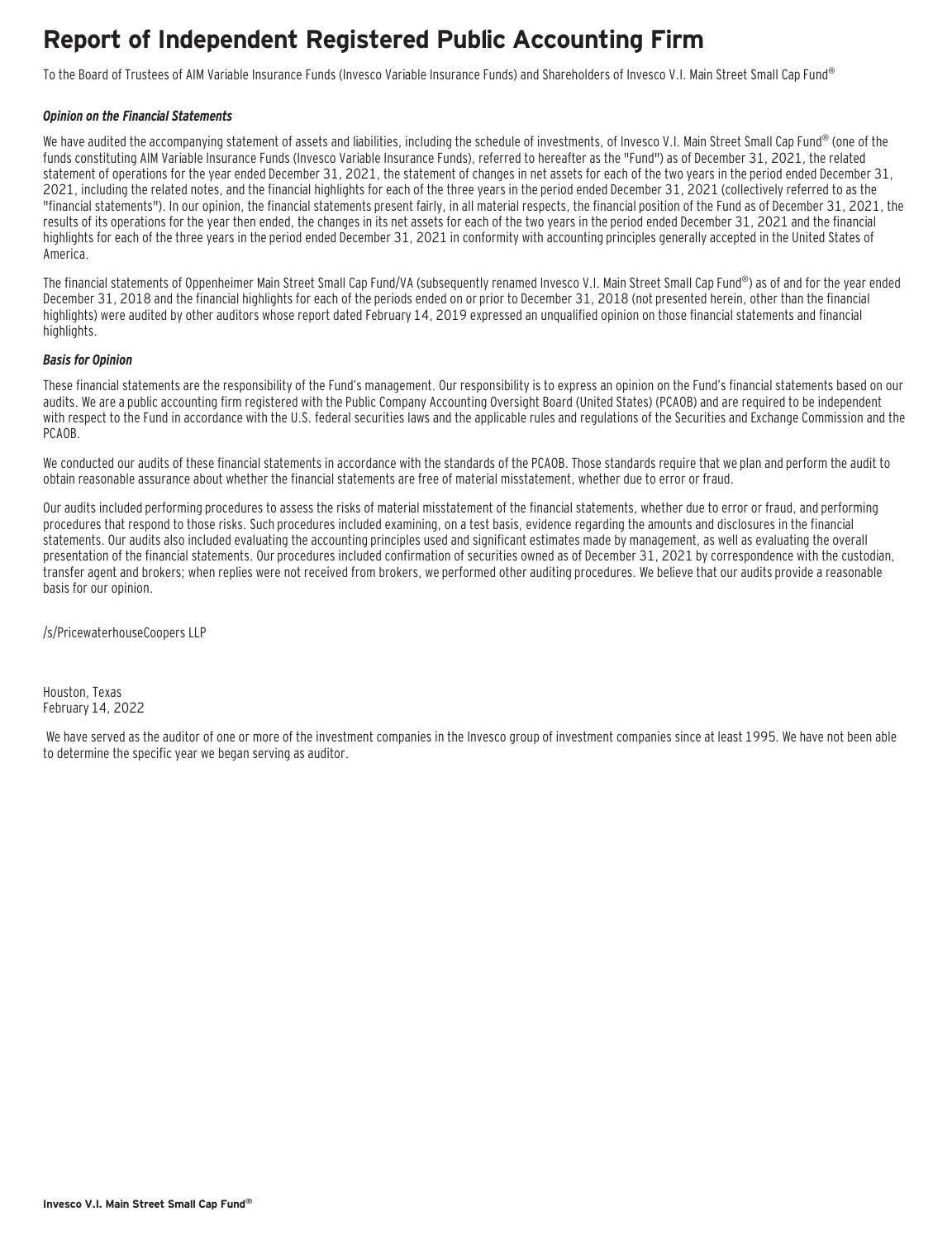### **Calculating your ongoing Fund expenses**

#### **Example**

As a shareholder of the Fund, you incur ongoing costs, including management fees; distribution and/or service fees (12b-1); and other Fund expenses. This example is intended to help you understand your ongoing costs (in dollars) of investing in the Fund and to compare these costs with ongoing costs of investing in other mutual funds. The example is based on an investment of \$1,000 invested at the beginning of the period and held for the entire period July 1, 2021 through December 31, 2021.

The actual and hypothetical expenses in the examples below do not represent the effect of any fees or other expenses assessed in connection with a variable product; if they did, the expenses shown would be higher while the ending account values shown would be lower.

#### **Actual expenses**

The table below provides information about actual account values and actual expenses. You may use the information in this table, together with the amount you invested, to estimate the expenses that you paid over the period. Simply divide your account value by \$1,000 (for example, an \$8,600 account value divided by \$1,000 = 8.6), then multiply the result by the number in the table under the heading entitled "Actual Expenses Paid During Period" to estimate the expenses you paid on your account during this period.

#### **Hypothetical example for comparison purposes**

The table below also provides information about hypothetical account values and hypothetical expenses based on the Fund's actual expense ratio and an assumed rate of return of 5% per year before expenses, which is not the Fund's actual return.

The hypothetical account values and expenses may not be used to estimate the actual ending account balance or expenses you paid for the period. You may use this information to compare the ongoing costs of investing in the Fund and other funds. To do so, compare this 5% hypothetical example with the 5% hypothetical examples that appear in the shareholder reports of the other funds.

Please note that the expenses shown in the table are meant to highlight your ongoing costs. Therefore, the hypothetical information is useful in comparing ongoing costs, and will not help you determine the relative total costs of owning different funds.

|           |                                                        | <b>ACTUAL</b>                                           |                                                              | <b>HYPOTHETICAL</b><br>(5% annual return before<br>expenses) |                                                              |                                              |
|-----------|--------------------------------------------------------|---------------------------------------------------------|--------------------------------------------------------------|--------------------------------------------------------------|--------------------------------------------------------------|----------------------------------------------|
|           | <b>Beginning</b><br><b>Account Value</b><br>(07/01/21) | <b>Ending</b><br><b>Account Value</b><br>$(12/31/21)^1$ | <b>Expenses</b><br><b>Paid During</b><br>Period <sup>2</sup> | <b>Ending</b><br><b>Account Value</b><br>(12/31/21)          | <b>Expenses</b><br><b>Paid During</b><br>Period <sup>2</sup> | <b>Annualized</b><br><b>Expense</b><br>Ratio |
| Series I  | \$1,000.00                                             | \$1,039.40                                              | \$4.11                                                       | \$1,021.17                                                   | \$4.08                                                       | 0.80%                                        |
| Series II | 1,000.00                                               | 1,038.20                                                | 5.39                                                         | 1,019.91                                                     | 5.35                                                         | 1.05                                         |

<sup>1</sup> The actual ending account value is based on the actual total return of the Fund for the period July 1, 2021 through December 31, 2021, after actual expenses and will differ from the hupothetical ending account value w

Expenses are equal to the Fund's annualized expense ratio as indicated above multiplied by the average account value over the period, multiplied by 184/365 to reflect the most recent fiscal half year.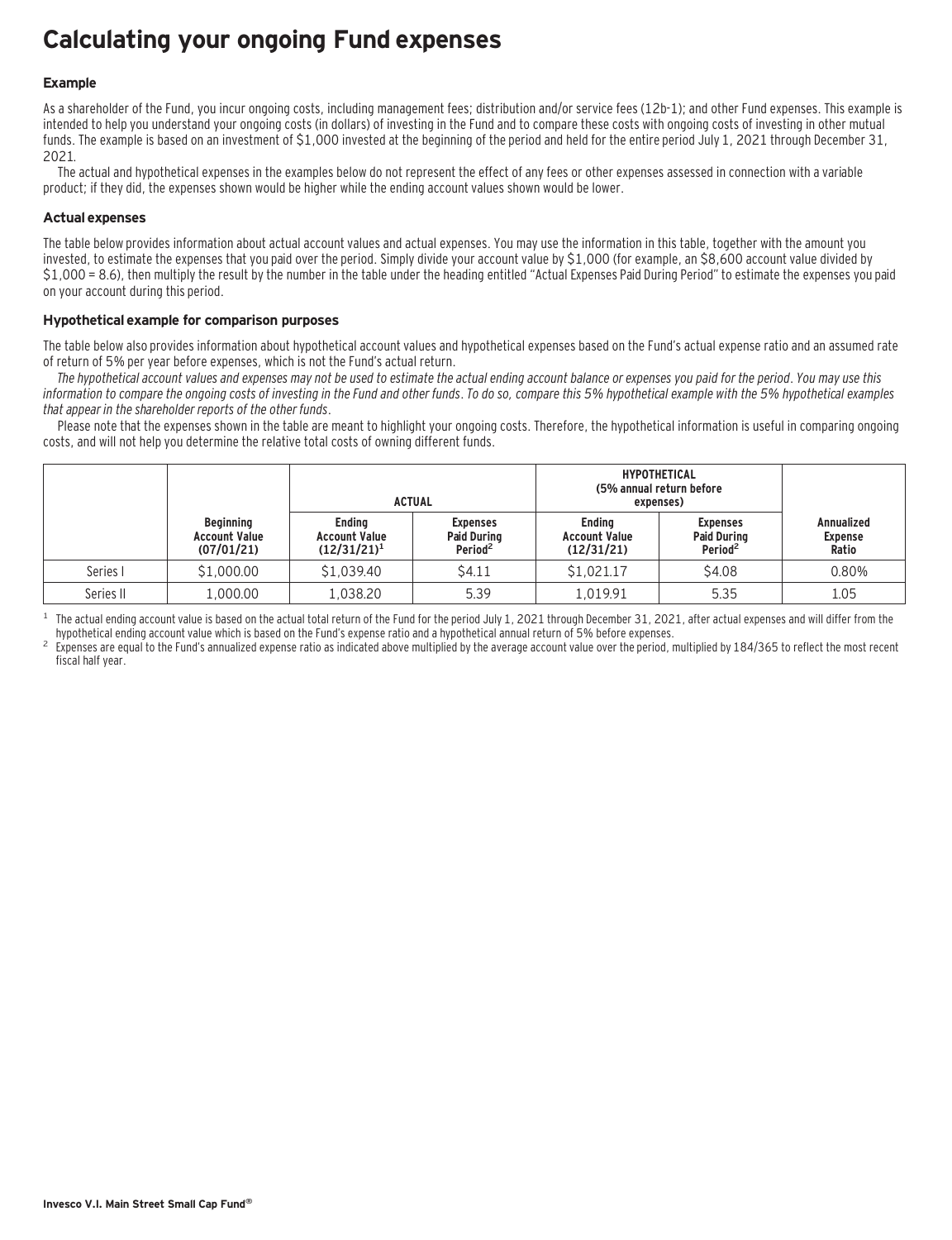### **Tax Information**

Form 1099-DIV, Form 1042-S and other year–end tax information provide shareholders with actual calendar year amounts that should be included in their tax returns. Shareholders should consult their tax advisers.

The following distribution information is being provided as required by the Internal Revenue Code or to meet a specific state's requirement.

The Fund designates the following amounts or, if subsequently determined to be different, the maximum amount allowable for its fiscal year ended December 31,

2021:

### **Federal and State Income Tax**

| \$46.147.299 | Long-Term Capital Gain Distributions    |
|--------------|-----------------------------------------|
| 0.00%        | Oualified Dividend Income*              |
| 6894%        | Corporate Dividends Received Deduction* |
| 0.00%        | U.S. Treasury Obligations*              |
| 0.00%        | Oualified Business Income*              |
| 0.00%        | Business Interest Income*_              |
|              |                                         |

\* The above percentages are based on ordinary income dividends paid to shareholders during the Fund's fiscal year.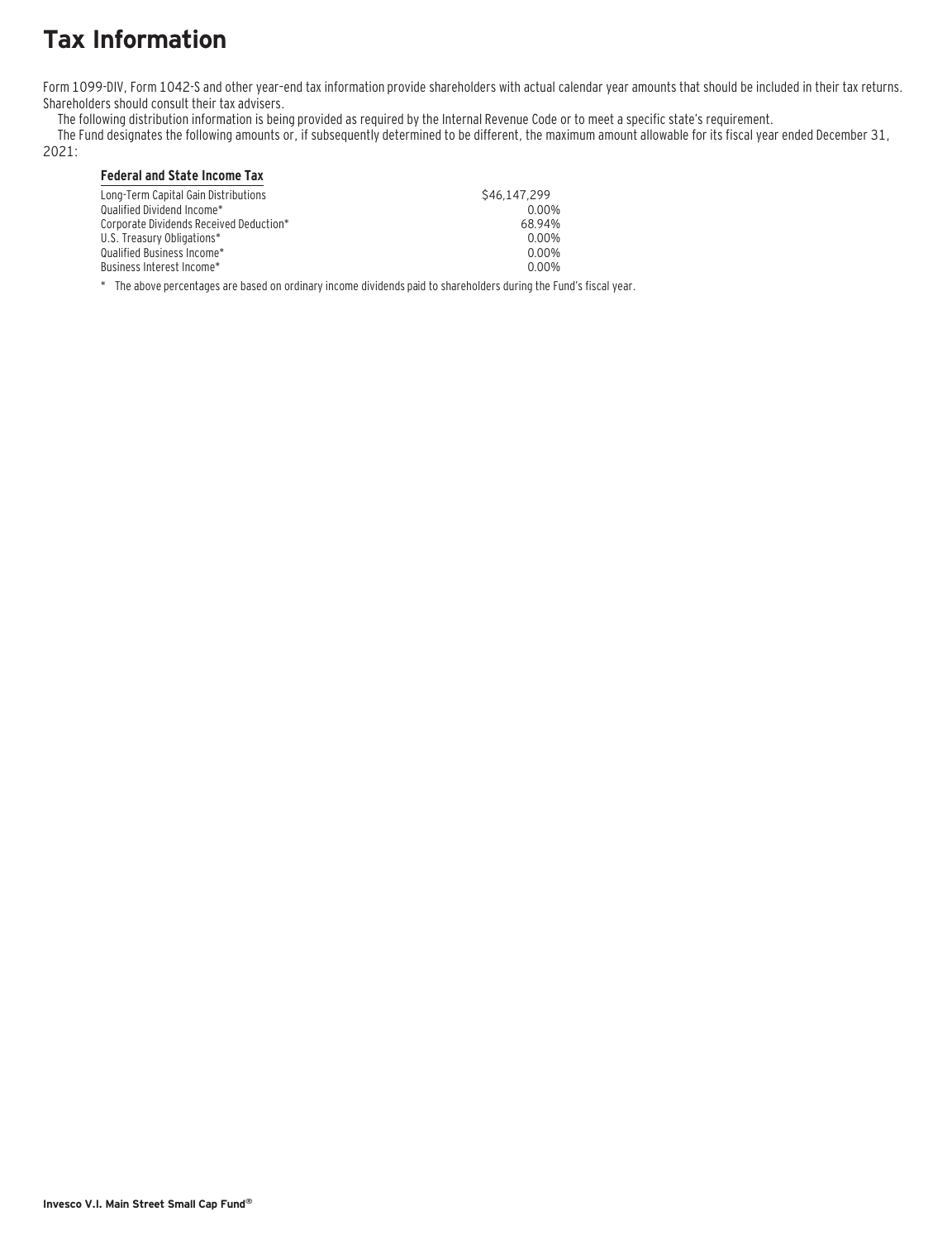### **Trustees and Officers**

The address of each trustee and officer is AIM Variable Insurance Funds (Invesco Variable Insurance Funds) (the "Trust"), 11 Greenway Plaza, Suite 1000, Houston, Texas 77046-1173. The trustees serve for the life of the Trust, subject to their earlier death, incapacitation, resignation, retirement or removal as more specifically provided in the Trust's organizational documents. Each officer serves for a one year term or until their successors are elected and qualified. Column two below includes length of time served with predecessor entities, if any.

| Name, Year of Birth and<br>Position(s)<br><b>Held with the Trust</b> | Trustee<br>and/or<br><b>Officer</b><br>Since | <b>Principal Occupation(s)</b><br><b>During Past 5 Years</b>                                                                                                                                                                                                                                                                                                                                                                                                                                                                                                                                                                                                                                                                                                                                                                                                                                                                                                                                                                                                                                                                                                                                             | Number of<br><b>Funds in</b><br><b>Fund Complex</b><br>Overseen by<br>Trustee | <b>Other</b><br>Directorship(s)<br><b>Held by Trustee</b><br><b>During Past 5</b><br>Years |
|----------------------------------------------------------------------|----------------------------------------------|----------------------------------------------------------------------------------------------------------------------------------------------------------------------------------------------------------------------------------------------------------------------------------------------------------------------------------------------------------------------------------------------------------------------------------------------------------------------------------------------------------------------------------------------------------------------------------------------------------------------------------------------------------------------------------------------------------------------------------------------------------------------------------------------------------------------------------------------------------------------------------------------------------------------------------------------------------------------------------------------------------------------------------------------------------------------------------------------------------------------------------------------------------------------------------------------------------|-------------------------------------------------------------------------------|--------------------------------------------------------------------------------------------|
| <b>Interested Trustee</b>                                            |                                              |                                                                                                                                                                                                                                                                                                                                                                                                                                                                                                                                                                                                                                                                                                                                                                                                                                                                                                                                                                                                                                                                                                                                                                                                          |                                                                               |                                                                                            |
| Martin L. Flanagan $1 - 1960$<br>Trustee and Vice Chair              | 2007                                         | Executive Director, Chief Executive Officer and President, Invesco Ltd.<br>(ultimate parent of Invesco and a global investment management firm);<br>Trustee and Vice Chair, The Invesco Funds; Vice Chair, Investment Company<br>Institute; and Member of Executive Board, SMU Cox School of Business<br>Formerly: Advisor to the Board, Invesco Advisers, Inc. (formerly known as<br>Invesco Institutional (N.A.), Inc.): Chairman and Chief Executive Officer.<br>Invesco Advisers, Inc. (registered investment adviser); Director, Chairman,<br>Chief Executive Officer and President, Invesco Holding Company (US), Inc.<br>(formerly IVZ Inc.) (holding company), Invesco Group Services, Inc. (service<br>provider) and Invesco North American Holdings, Inc. (holding company);<br>Director, Chief Executive Officer and President, Invesco Holding Company<br>Limited (parent of Invesco and a global investment management firm);<br>Director, Invesco Ltd.; Chairman, Investment Company Institute and President,<br>Co-Chief Executive Officer, Co-President, Chief Operating Officer and Chief<br>Financial Officer, Franklin Resources, Inc. (global investment management<br>organization) | 186                                                                           | None                                                                                       |

 $1$  Mr. Flanagan is considered an interested person (within the meaning of Section 2(a)(19) of the 1940 Act) of the Trust because he is an officer of the Adviser to the Trust, and an officer and a director of Invesco Ltd., ultimate parent of the Adviser.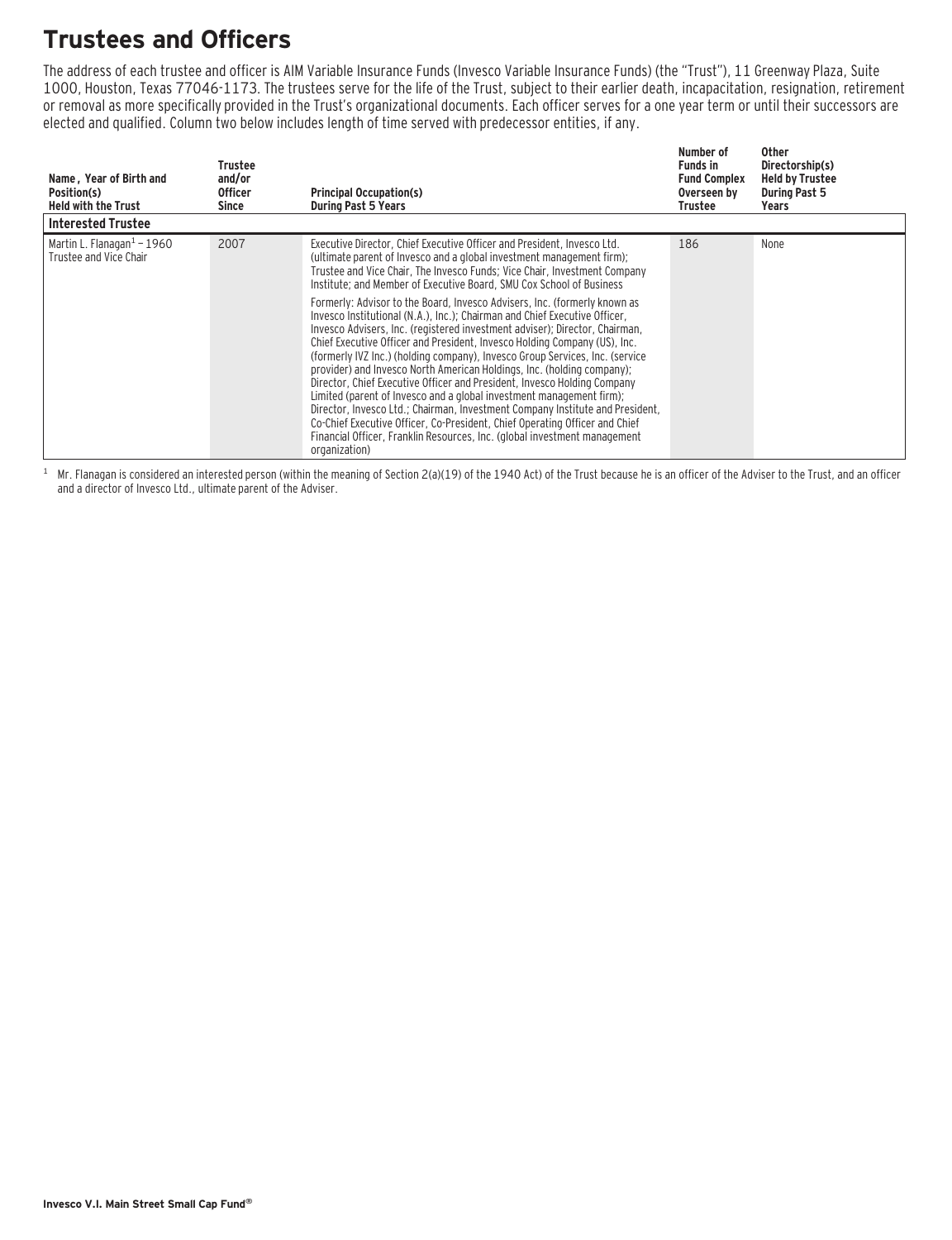| Name, Year of Birth and<br>Position(s)<br><b>Held with the Trust</b><br><b>Independent Trustees</b> | <b>Trustee</b><br>and/or<br><b>Officer</b><br><b>Since</b> | <b>Principal Occupation(s)</b><br><b>During Past 5 Years</b>                                                                                                                                                                                                                                                                                                                                                                                                                                                                                                                                                                                                                                                                                                                        | Number of<br><b>Funds</b><br>in<br><b>Fund Complex</b><br>Overseen by<br><b>Trustee</b> | <b>Other</b><br>Directorship(s)<br><b>Held by Trustee</b><br><b>During Past 5</b><br>Years                                                                                                                                                                                                                                                                                                                   |
|-----------------------------------------------------------------------------------------------------|------------------------------------------------------------|-------------------------------------------------------------------------------------------------------------------------------------------------------------------------------------------------------------------------------------------------------------------------------------------------------------------------------------------------------------------------------------------------------------------------------------------------------------------------------------------------------------------------------------------------------------------------------------------------------------------------------------------------------------------------------------------------------------------------------------------------------------------------------------|-----------------------------------------------------------------------------------------|--------------------------------------------------------------------------------------------------------------------------------------------------------------------------------------------------------------------------------------------------------------------------------------------------------------------------------------------------------------------------------------------------------------|
| Christopher L. Wilson - 1957<br>Trustee and Chair                                                   | 2017                                                       | Retired<br>Formerly: Director, TD Asset Management USA Inc. (mutual fund complex) (22<br>portfolios); Managing Partner, CT2, LLC (investing and consulting firm);<br>President/Chief Executive Officer, Columbia Funds, Bank of America<br>Corporation; President/Chief Executive Officer, CDC IXIS Asset Management<br>Services, Inc.; Principal & Director of Operations, Scudder Funds, Scudder,<br>Stevens & Clark, Inc.; Assistant Vice President, Fidelity Investments                                                                                                                                                                                                                                                                                                        | 186                                                                                     | Director, ISO New England, Inc.<br>(non-profit organization<br>managing regional electricity<br>market)<br>Formerly: enaible, Inc.<br>(artificial intelligence<br>technology)                                                                                                                                                                                                                                |
| Beth Ann Brown - 1968<br>Trustee                                                                    | 2019                                                       | Independent Consultant<br>Formerly: Head of Intermediary Distribution, Managing Director, Strategic<br>Relations, Managing Director, Head of National Accounts, Senior Vice<br>President, National Account Manager and Senior Vice President, Key Account<br>Manager, Columbia Management Investment Advisers LLC; Vice President, Key<br>Account Manager, Liberty Funds Distributor, Inc.; and Trustee of certain<br>Oppenheimer Funds                                                                                                                                                                                                                                                                                                                                             | 186                                                                                     | Director, Board of Directors of<br>Caron Engineering Inc.;<br>Advisor, Board of Advisors of<br>Caron Engineering Inc.;<br>President and Director,<br>Acton Shapleigh Youth<br><b>Conservation Corps</b><br>(non-profit); and<br>President and Director of<br><b>Grahamtastic Connection</b><br>(non-profit)                                                                                                  |
| Cynthia Hostetler-1962<br>Trustee                                                                   | 2017                                                       | Non-Executive Director and Trustee of a number of public and private business<br>corporations<br>Formerly: Director, Aberdeen Investment Funds (4 portfolios); Director, Artio<br>Global Investment LLC (mutual fund complex); Director, Edgen Group, Inc.<br>(specialized energy and infrastructure products distributor); Director, Genesee<br>& Wyoming, Inc. (railroads); Head of Investment Funds and Private Equity,<br>Overseas Private Investment Corporation; President, First Manhattan<br>Bancorporation, Inc.; Attorney, Simpson Thacher & Bartlett LLP                                                                                                                                                                                                                 | 186                                                                                     | Resideo Technologies, Inc.<br>(smart home technology);<br>Vulcan Materials Company<br>(construction materials)<br>company); Trilinc Global<br>Impact Fund; Textainer Group<br>Holdings, (shipping container<br>leasing company); Investment<br>Company Institute<br>(professional<br>organization); Independent<br>Directors Council<br>(professional organization)<br>Eisenhower Foundation<br>(non-profit) |
| Eli Jones - 1961<br>Trustee                                                                         | 2016                                                       | Professor and Dean Emeritus, Mays Business School - Texas A&M University<br>Formerly: Dean of Mays Business School-Texas A&M University; Professor and<br>Dean, Walton College of Business, University of Arkansas and E.J. Ourso<br>College of Business, Louisiana State University; Director, Arvest Bank                                                                                                                                                                                                                                                                                                                                                                                                                                                                         | 186                                                                                     | Insperity, Inc.<br>(formerly known)<br>as Administaff)<br>(human resources<br>provider): First Financial<br>Bancorp (regional bank)                                                                                                                                                                                                                                                                          |
| Elizabeth Krentzman - 1959<br>Trustee                                                               | 2019                                                       | Formerly: Principal and Chief Regulatory Advisor for Asset Management<br>Services and U.S. Mutual Fund Leader of Deloitte & Touche LLP: General<br>Counsel of the Investment Company Institute (trade association); National<br>Director of the Investment Management Regulatory Consulting Practice,<br>Principal, Director and Senior Manager of Deloitte & Touche LLP; Assistant<br>Director of the Division of Investment Management - Office of Disclosure and<br>Investment Adviser Regulation of the U.S. Securities and Exchange<br>Commission and various positions with the Division of Investment Management<br>- Office of Regulatory Policy of the U.S. Securities and Exchange Commission;<br>Associate at Ropes & Gray LLP; and Trustee of certain Oppenheimer Funds | 186                                                                                     | Trustee of the<br>University of<br><b>Florida National</b><br>Board Foundation;<br>Member of the Cartica<br>Funds Board of<br>Directors (private<br>investment funds)<br>Formerly: Member<br>of the University<br>of Florida Law Center<br>Association, Inc.<br>Board of Trustees,<br>Audit Committee and<br>Membership Committee                                                                            |
| Anthony J. LaCava, Jr. - 1956<br>Trustee                                                            | 2019                                                       | Formerly: Director and Member of the Audit Committee, Blue Hills Bank<br>(publicly traded financial institution) and Managing Partner, KPMG LLP                                                                                                                                                                                                                                                                                                                                                                                                                                                                                                                                                                                                                                     | 186                                                                                     | Blue Hills Bank; Chairman,<br>Bentley University;<br>Member, Business School<br><b>Advisory Council;</b><br>and Nominating<br>Committee, KPMG LLP                                                                                                                                                                                                                                                            |
| Prema Mathai-Davis - 1950<br>Trustee                                                                | 1998                                                       | Retired<br>Formerly: Co-Founder & Partner of Quantalytics Research, LLC, (a FinTech<br>Investment Research Platform for the Self-Directed Investor); Trustee of YWCA<br>Retirement Fund; CEO of YWCA of the USA; Board member of the NY<br>Metropolitan Transportation Authority; Commissioner of the NYC Department<br>of Aging; Board member of Johns Hopkins Bioethics Institute                                                                                                                                                                                                                                                                                                                                                                                                 | 186                                                                                     | None                                                                                                                                                                                                                                                                                                                                                                                                         |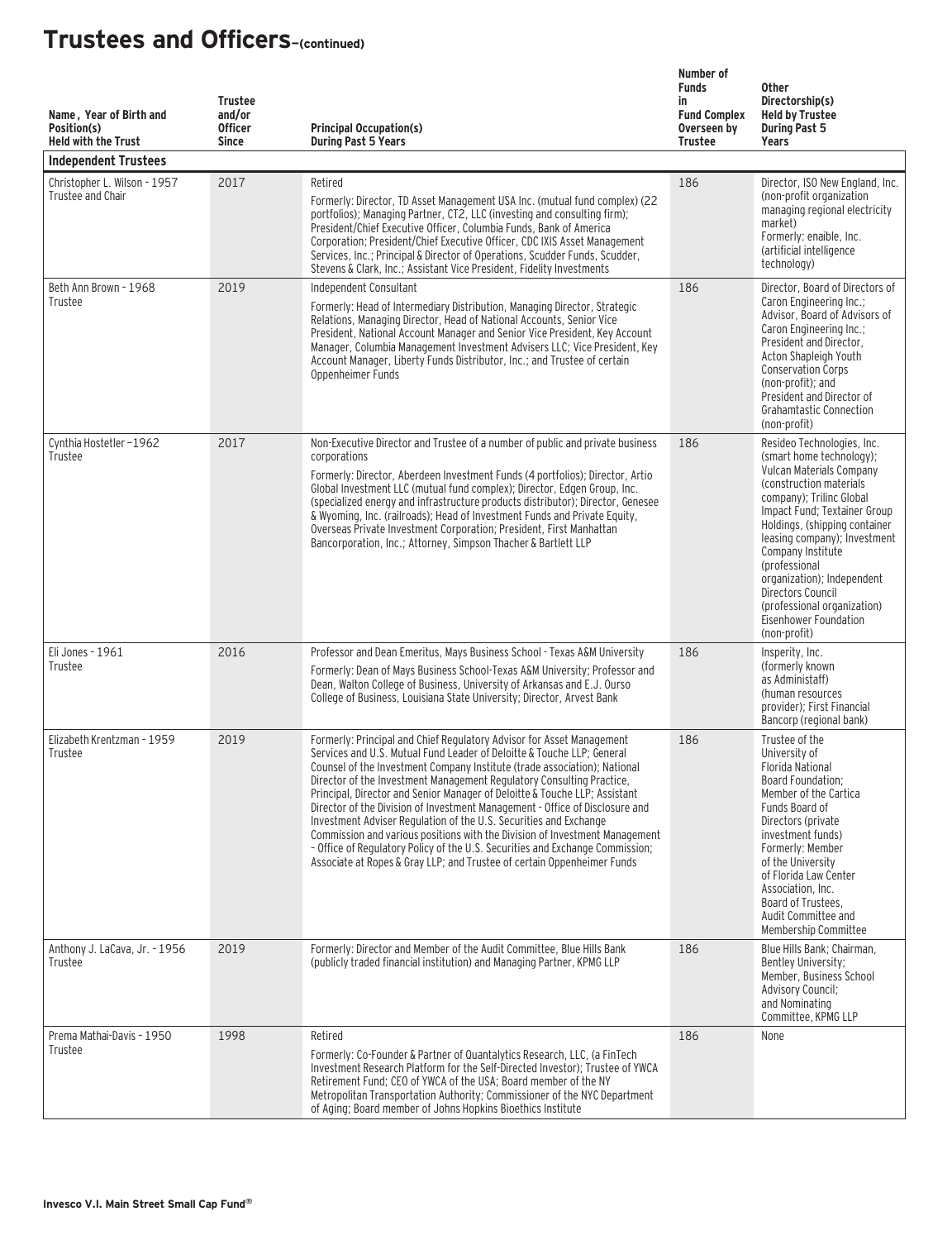| Name, Year of Birth and<br>Position(s)<br><b>Held with the Trust</b> | <b>Trustee</b><br>and/or<br><b>Officer</b><br><b>Since</b> | <b>Principal Occupation(s)</b><br><b>During Past 5 Years</b>                                                                                                                                                                                                                                                                                                                                                                                                                                                                                                                                                                                                                                                                                                                                                                    | Number of<br><b>Funds</b><br>in<br><b>Fund Complex</b><br>Overseen by<br><b>Trustee</b> | <b>Other</b><br>Directorship(s)<br><b>Held by Trustee</b><br><b>During Past 5</b><br><b>Years</b>                                                                                                                                                                                                                                                                                                                                                           |
|----------------------------------------------------------------------|------------------------------------------------------------|---------------------------------------------------------------------------------------------------------------------------------------------------------------------------------------------------------------------------------------------------------------------------------------------------------------------------------------------------------------------------------------------------------------------------------------------------------------------------------------------------------------------------------------------------------------------------------------------------------------------------------------------------------------------------------------------------------------------------------------------------------------------------------------------------------------------------------|-----------------------------------------------------------------------------------------|-------------------------------------------------------------------------------------------------------------------------------------------------------------------------------------------------------------------------------------------------------------------------------------------------------------------------------------------------------------------------------------------------------------------------------------------------------------|
| Independent Trustees-(continued)                                     |                                                            |                                                                                                                                                                                                                                                                                                                                                                                                                                                                                                                                                                                                                                                                                                                                                                                                                                 |                                                                                         |                                                                                                                                                                                                                                                                                                                                                                                                                                                             |
| Joel W. Motley - 1952<br>Trustee                                     | 2019                                                       | Director of Office of Finance, Federal Home Loan Bank System; Managing<br>Director of Carmona Motley Inc. (privately held financial advisor); Member of<br>the Council on Foreign Relations and its Finance and Budget Committee;<br>Chairman Emeritus of Board of Human Rights Watch and Member of its<br>Investment Committee; and Member of Investment Committee and Board of<br>Historic Hudson Valley (non-profit cultural organization)<br>Formerly: Managing Director of Public Capital Advisors, LLC (privately held<br>financial advisor); Managing Director of Carmona Motley Hoffman, Inc.<br>(privately held financial advisor); Trustee of certain Oppenheimer Funds;<br>Director of Columbia Equity Financial Corp. (privately held financial advisor);<br>and Member of the Vestry of Trinity Church Wall Street | 186                                                                                     | Member of Board of Trust<br>for Mutual Understanding<br>(non-profit promoting<br>the arts and environment);<br>Member of Board of Greenwall<br>Foundation (bioethics research<br>foundation) and its Investment<br>Committee: Member of Board<br>of Friends of the LRC<br>(non-profit legal advocacy);<br>Board Member and Investment<br>Committee Member of<br>Pulitzer Center for<br>Crisis Reporting<br>(non-profit journalism)                          |
| Teresa M. Ressel - 1962<br>Trustee                                   | 2017                                                       | Non-executive director and trustee of a number of public and private business<br>corporations<br>Formerly: Chief Executive Officer, UBS Securities LLC (investment banking);<br>Chief Operating Officer, UBS AG Americas (investment banking); Sr.<br>Management Team Olayan America, The Olayan Group (international<br>investor/commercial/industrial); Assistant Secretary for Management & Budget<br>and Designated Chief Financial Officer, U.S. Department of Treasury; Director,<br>Atlantic Power Corporation (power generation company) and ON<br>Semiconductor Corporation (semiconductor manufacturing)                                                                                                                                                                                                              | 186                                                                                     | Formerly: Elucida Oncology<br>(nanotechnology &<br>medical particles company)                                                                                                                                                                                                                                                                                                                                                                               |
| Ann Barnett Stern - 1957<br>Trustee                                  | 2017                                                       | President, Chief Executive Officer and Board Member, Houston Endowment,<br>Inc. a private philanthropic institution<br>Formerly: Executive Vice President, Texas Children's Hospital; Vice President,<br>General Counsel and Corporate Compliance Officer, Texas Children's Hospital;<br>Attorney at Beck, Redden and Secrest, LLP and Andrews and Kurth LLP                                                                                                                                                                                                                                                                                                                                                                                                                                                                    | 186                                                                                     | Director and Audit Committee<br>member of Federal Reserve<br>Bank of Dallas; Trustee and<br>Board Chair of Good Reason<br>Houston (nonprofit); Trustee,<br>Vice Chair, Chair of<br>Nomination/Governance<br>Committee, Chair of<br>Personnel Committee of<br>Holdsworth Center (nonprofit);<br>Trustee and Investment<br>Committee member of<br>University of Texas Law<br>School Foundation (nonprofit):<br>Board Member of Greater<br>Houston Partnership |
| Robert C. Troccoli - 1949<br>Trustee                                 | 2016                                                       | Retired<br>Formerly: Adjunct Professor, University of Denver - Daniels College of<br>Business; and Managing Partner, KPMG LLP                                                                                                                                                                                                                                                                                                                                                                                                                                                                                                                                                                                                                                                                                                   | 186                                                                                     | None                                                                                                                                                                                                                                                                                                                                                                                                                                                        |
| Daniel S. Vandivort -1954<br>Trustee                                 | 2019                                                       | President, Flyway Advisory Services LLC (consulting and property<br>management)                                                                                                                                                                                                                                                                                                                                                                                                                                                                                                                                                                                                                                                                                                                                                 | 186                                                                                     | Formerly: Trustee, Board of<br>Trustees, Treasurer and<br>Chairman of the Audit and<br>Finance Committee,<br>Huntington Disease Foundation<br>of America; Trustee and<br>Governance Chair,<br>of certain Oppenheimer Funds                                                                                                                                                                                                                                  |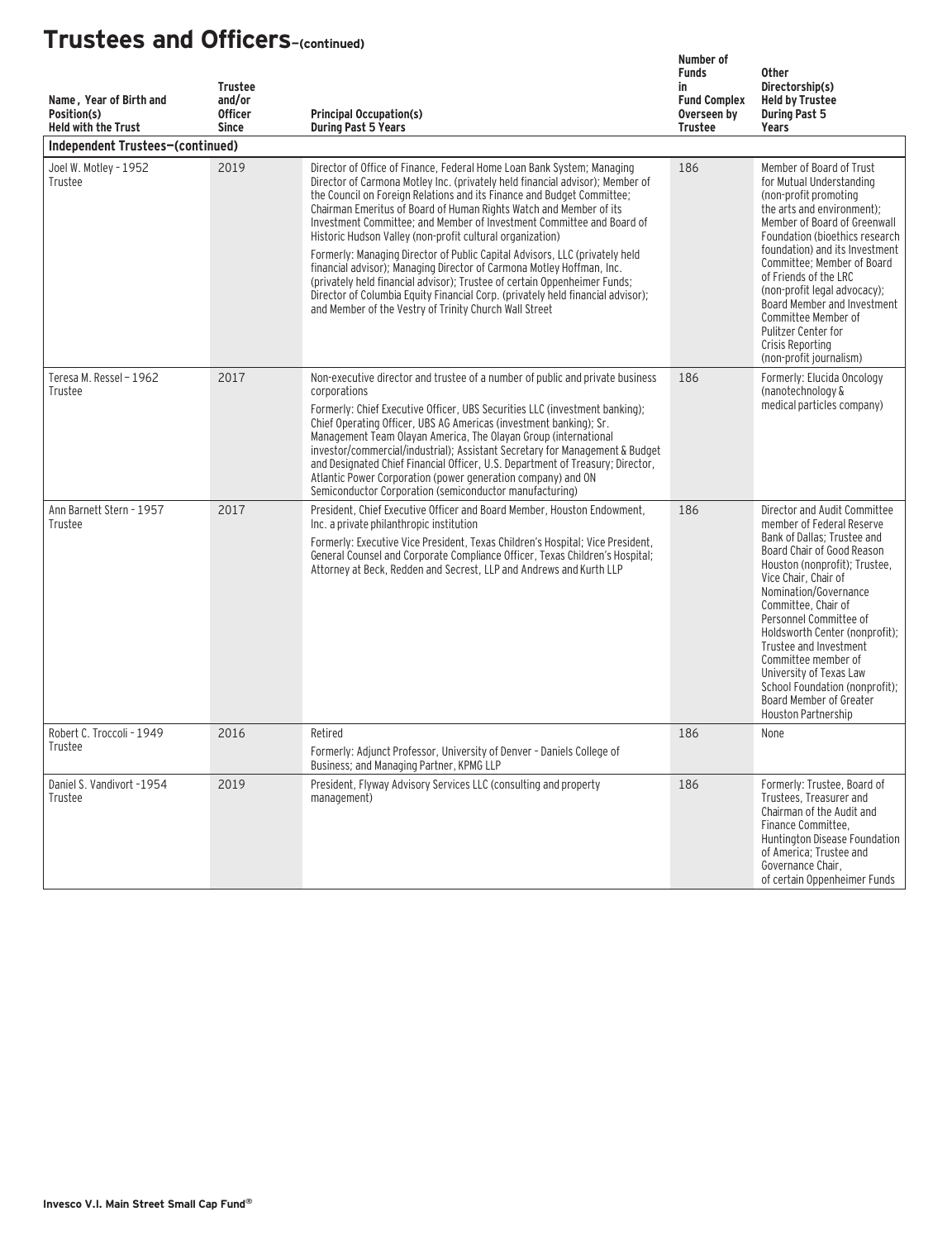| Name, Year of Birth and<br>Position(s)<br><b>Held with the Trust</b><br><b>Officers</b> | <b>Trustee</b><br>and/or<br><b>Officer</b><br><b>Since</b> | <b>Principal Occupation(s)</b><br><b>During Past 5 Years</b>                                                                                                                                                                                                                                                                                                                                                                                                                                                                                                                                                                                                                                                                                                                                                                                                                                                                                                                                                                                                                                                                                                                                                                                                                                                                                                                                                                                                                                                                                                                                                                 | Number of<br><b>Funds in</b><br><b>Fund Complex</b><br>Overseen by<br>Trustee | Other<br>Directorship(s)<br><b>Held by Trustee</b><br><b>During Past 5</b><br>Years |
|-----------------------------------------------------------------------------------------|------------------------------------------------------------|------------------------------------------------------------------------------------------------------------------------------------------------------------------------------------------------------------------------------------------------------------------------------------------------------------------------------------------------------------------------------------------------------------------------------------------------------------------------------------------------------------------------------------------------------------------------------------------------------------------------------------------------------------------------------------------------------------------------------------------------------------------------------------------------------------------------------------------------------------------------------------------------------------------------------------------------------------------------------------------------------------------------------------------------------------------------------------------------------------------------------------------------------------------------------------------------------------------------------------------------------------------------------------------------------------------------------------------------------------------------------------------------------------------------------------------------------------------------------------------------------------------------------------------------------------------------------------------------------------------------------|-------------------------------------------------------------------------------|-------------------------------------------------------------------------------------|
| Sheri Morris - 1964<br>President and Principal Executive<br><b>Officer</b>              | 1999                                                       | Head of Global Fund Services, Invesco Ltd.; President and Principal Executive<br>Officer, The Invesco Funds; Vice President, Invesco Exchange-Traded Fund<br>Trust, Invesco Exchange-Traded Fund Trust II, Invesco India Exchange-Traded<br>Fund Trust, Invesco Actively Managed Exchange-Traded Fund Trust, Invesco<br>Actively Managed Exchange-Traded Commodity Fund Trust and Invesco<br>Exchange-Traded Self-Indexed Fund Trust: and Vice President.<br>OppenheimerFunds, Inc.<br>Formerly: Vice President, Treasurer and Principal Financial Officer, The Invesco<br>Funds; Vice President, Invesco AIM Advisers, Inc., Invesco AIM Capital<br>Management, Inc. and Invesco AIM Private Asset Management, Inc.; Assistant<br>Vice President and Assistant Treasurer, The Invesco Funds; Vice President and<br>Assistant Vice President, Invesco Advisers, Inc.; Assistant Vice President,<br>Invesco AIM Capital Management, Inc. and Invesco AIM Private Asset<br>Management, Inc.; Treasurer, Invesco Exchange-Traded Fund Trust, Invesco<br>Exchange-Traded Fund Trust II, Invesco India Exchange-Traded Fund Trust and<br>Invesco Actively Managed Exchange-Traded Fund Trust and Senior Vice<br>President, Invesco Advisers, Inc. (formerly known as Invesco Institutional<br>(N.A.), Inc.) (registered investment adviser)                                                                                                                                                                                                                                                                                       | N/A                                                                           | N/A                                                                                 |
| Jeffrey H. Kupor - 1968<br>Senior Vice President, Chief Legal<br>Officer and Secretary  | 2018                                                       | Head of Legal of the Americas, Invesco Ltd.; Senior Vice President and<br>Secretary, Invesco Advisers, Inc. (formerly known as Invesco Institutional<br>(N.A.), Inc.) (registered investment adviser); Senior Vice President and<br>Secretary, Invesco Distributors, Inc. (formerly known as Invesco AIM<br>Distributors, Inc.); Vice President and Secretary, Invesco Investment Services,<br>Inc. (formerly known as Invesco AIM Investment Services, Inc.) Senior Vice<br>President, Chief Legal Officer and Secretary, The Invesco Funds; Secretary and<br>General Counsel, Invesco Investment Advisers LLC (formerly known as Van<br>Kampen Asset Management); Secretary and General Counsel, Invesco Capital<br>Markets, Inc. (formerly known as Van Kampen Funds Inc.) and Chief Legal<br>Officer, Invesco Exchange-Traded Fund Trust, Invesco Exchange-Traded Fund<br>Trust II, Invesco India Exchange-Traded Fund Trust, Invesco Actively Managed<br>Exchange-Traded Fund Trust, Invesco Actively Managed Exchange-Traded<br>Commodity Fund Trust and Invesco Exchange-Traded Self-Indexed Fund Trust;;<br>Secretary and Vice President, Harbourview Asset Management Corporation;<br>Secretary and Vice President, OppenheimerFunds, Inc. and Invesco Managed<br>Accounts, LLC; Secretary and Senior Vice President, OFI Global Institutional,<br>Inc.; Secretary and Vice President, OFI SteelPath, Inc.; Secretary and Vice<br>President, Oppenheimer Acquisition Corp.; Secretary and Vice President,<br>Shareholder Services, Inc.; Secretary and Vice President, Trinity Investment<br>Management Corporation | N/A                                                                           | N/A                                                                                 |
|                                                                                         |                                                            | Formerly: Secretary and Vice President, Jemstep, Inc.; Head of Legal,<br>Worldwide Institutional, Invesco Ltd.; Secretary and General Counsel, INVESCO<br>Private Capital Investments, Inc.; Senior Vice President, Secretary and General<br>Counsel, Invesco Management Group, Inc. (formerly known as Invesco AIM<br>Management Group, Inc.); Assistant Secretary, INVESCO Asset Management<br>(Bermuda) Ltd.; Secretary and General Counsel, Invesco Private Capital, Inc.;<br>Assistant Secretary and General Counsel, INVESCO Realty, Inc.; Secretary and<br>General Counsel, Invesco Senior Secured Management, Inc.; Secretary,<br>Sovereign G./P. Holdings Inc.; and Secretary, Invesco Indexing LLC; Secretary,<br>W.L. Ross & Co., LLC                                                                                                                                                                                                                                                                                                                                                                                                                                                                                                                                                                                                                                                                                                                                                                                                                                                                             |                                                                               |                                                                                     |
| Andrew R. Schlossberg - 1974<br>Senior Vice President                                   | 2019                                                       | Head of the Americas and Senior Managing Director, Invesco Ltd.; Director and<br>Senior Vice President, Invesco Advisers, Inc. (formerly known as Invesco<br>Institutional (N.A.), Inc.) (registered investment adviser); Director and<br>Chairman, Invesco Investment Services, Inc. (formerly known as Invesco AIM<br>Investment Services, Inc.) (registered transfer agent); Senior Vice President,<br>The Invesco Funds: Director, Invesco Investment Advisers LLC (formerly known<br>as Van Kampen Asset Management)<br>Formerly: Director, President and Chairman, Invesco Insurance Agency, Inc.:<br>Director, Invesco UK Limited; Director and Chief Executive, Invesco Asset<br>Management Limited and Invesco Fund Managers Limited; Assistant Vice<br>President, The Invesco Funds; Senior Vice President, Invesco Advisers, Inc.<br>(formerly known as Invesco Institutional (N.A.), Inc.) (registered investment<br>adviser); Director and Chief Executive, Invesco Administration Services Limited<br>and Invesco Global Investment Funds Limited; Director, Invesco Distributors,<br>Inc.; Head of EMEA, Invesco Ltd.; President, Invesco Actively Managed<br>Exchange-Traded Commodity Fund Trust, Invesco Actively Managed<br>Exchange-Traded Fund Trust, Invesco Exchange-Traded Fund Trust, Invesco<br>Exchange-Traded Fund Trust II and Invesco India Exchange-Traded Fund Trust;<br>Managing Director and Principal Executive Officer, Invesco Capital                                                                                                                                                  | N/A                                                                           | N/A                                                                                 |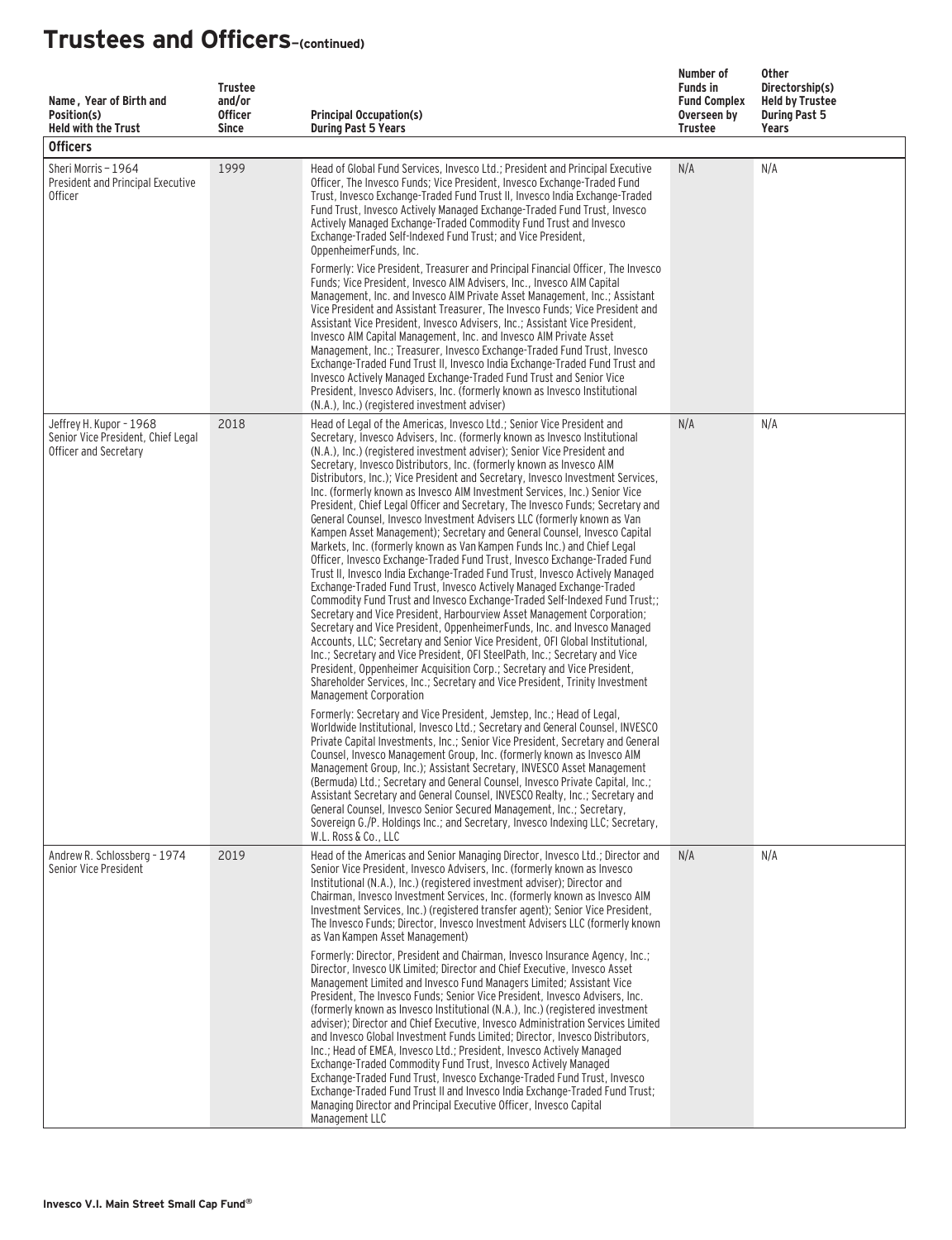| Name, Year of Birth and<br>Position(s)<br><b>Held with the Trust</b>                         | <b>Trustee</b><br>and/or<br><b>Officer</b><br><b>Since</b> | <b>Principal Occupation(s)</b><br><b>During Past 5 Years</b>                                                                                                                                                                                                                                                                                                                                                                                                                                                                                                                                                                                                                                                                                                                                                                                                                                                                                                                                                                                                                                                                                                                                                                                                                                                                                                                                                                                                                                                                                                                                                                                                                                                                                                                                                                                                                                                                                                                                                                                                                                          | Number of<br><b>Funds in</b><br><b>Fund Complex</b><br>Overseen by<br><b>Trustee</b> | <b>Other</b><br>Directorship(s)<br><b>Held by Trustee</b><br><b>During Past 5</b><br>Years |
|----------------------------------------------------------------------------------------------|------------------------------------------------------------|-------------------------------------------------------------------------------------------------------------------------------------------------------------------------------------------------------------------------------------------------------------------------------------------------------------------------------------------------------------------------------------------------------------------------------------------------------------------------------------------------------------------------------------------------------------------------------------------------------------------------------------------------------------------------------------------------------------------------------------------------------------------------------------------------------------------------------------------------------------------------------------------------------------------------------------------------------------------------------------------------------------------------------------------------------------------------------------------------------------------------------------------------------------------------------------------------------------------------------------------------------------------------------------------------------------------------------------------------------------------------------------------------------------------------------------------------------------------------------------------------------------------------------------------------------------------------------------------------------------------------------------------------------------------------------------------------------------------------------------------------------------------------------------------------------------------------------------------------------------------------------------------------------------------------------------------------------------------------------------------------------------------------------------------------------------------------------------------------------|--------------------------------------------------------------------------------------|--------------------------------------------------------------------------------------------|
| Officers-(continued)                                                                         |                                                            |                                                                                                                                                                                                                                                                                                                                                                                                                                                                                                                                                                                                                                                                                                                                                                                                                                                                                                                                                                                                                                                                                                                                                                                                                                                                                                                                                                                                                                                                                                                                                                                                                                                                                                                                                                                                                                                                                                                                                                                                                                                                                                       |                                                                                      |                                                                                            |
| John M. Zerr - 1962<br>Senior Vice President                                                 | 2006                                                       | Chief Operating Officer of the Americas; Senior Vice President, Invesco<br>Advisers, Inc. (formerly known as Invesco Institutional (N.A.), Inc.) (registered<br>investment adviser); Senior Vice President, Invesco Distributors, Inc. (formerly<br>known as Invesco AIM Distributors, Inc.); Director and Vice President, Invesco<br>Investment Services, Inc. (formerly known as Invesco AIM Investment<br>Services, Inc.) Senior Vice President, The Invesco Funds; Managing Director,<br>Invesco Capital Management LLC; Director, Invesco Investment Advisers LLC<br>(formerly known as Van Kampen Asset Management); Senior Vice President,<br>Invesco Capital Markets, Inc. (formerly known as Van Kampen Funds Inc.);<br>Manager, Invesco Indexing LLC; Manager, Invesco Specialized Products, LLC;<br>Member, Invesco Canada Funds Advisory Board; Director, President and Chief<br>Executive Officer, Invesco Corporate Class Inc. (corporate mutual fund<br>company); and Director, Chairman, President and Chief Executive Officer,<br>Invesco Canada Ltd. (formerly known as Invesco Trimark Ltd./Invesco Trimark<br>Ltèe) (registered investment adviser and registered transfer agent); President,<br>Invesco, Inc.; President, Invesco Global Direct Real Estate Feeder GP Ltd.;<br>President, Invesco IP Holdings (Canada) Ltd: President, Invesco Global Direct<br>Real Estate GP Ltd.; President, Invesco Financial Services Ltd. / Services<br>Financiers Invesco Ltée: President, Trimark Investments Ltd./Placements<br>Trimark Ltée and Director and Chairman, Invesco Trust Company                                                                                                                                                                                                                                                                                                                                                                                                                                                                                           | N/A                                                                                  | N/A                                                                                        |
|                                                                                              |                                                            | Formerly: Director and Senior Vice President, Invesco Insurance Agency, Inc.;<br>Director and Senior Vice President, Invesco Management Group, Inc. (formerly<br>known as Invesco AIM Management Group, Inc.); Secretary and General<br>Counsel, Invesco Management Group, Inc. (formerly known as Invesco AIM<br>Management Group, Inc.); Secretary, Invesco Investment Services, Inc.<br>(formerly known as Invesco AIM Investment Services, Inc.); Chief Legal Officer<br>and Secretary, The Invesco Funds; Secretary and General Counsel, Invesco<br>Investment Advisers LLC (formerly known as Van Kampen Asset Management);<br>Secretary and General Counsel, Invesco Capital Markets, Inc. (formerly known<br>as Van Kampen Funds Inc.); Chief Legal Officer, Invesco Exchange-Traded Fund<br>Trust, Invesco Exchange-Traded Fund Trust II, Invesco India Exchange-Traded<br>Fund Trust, Invesco Actively Managed Exchange-Traded Fund Trust, Invesco<br>Actively Managed Exchange-Traded Commodity Fund Trust and Invesco<br>Exchange-Traded Self-Indexed Fund Trust; Secretary, Invesco Indexing LLC;<br>Director, Secretary, General Counsel and Senior Vice President, Van Kampen<br>Exchange Corp.; Director, Vice President and Secretary, IVZ Distributors, Inc.<br>(formerly known as INVESCO Distributors, Inc.); Director and Vice President,<br>INVESCO Funds Group, Inc.; Director and Vice President, Van Kampen<br>Advisors Inc.; Director, Vice President, Secretary and General Counsel, Van<br>Kampen Investor Services Inc.: Director and Secretary, Invesco Distributors.<br>Inc. (formerly known as Invesco AIM Distributors, Inc.); Director, Senior Vice<br>President, General Counsel and Secretary, Invesco AIM Advisers, Inc. and Van<br>Kampen Investments Inc.; Director, Vice President and Secretary, Fund<br>Management Company; Director, Senior Vice President, Secretary, General<br>Counsel and Vice President, Invesco AIM Capital Management, Inc.; Chief<br>Operating Officer and General Counsel, Liberty Ridge Capital, Inc. (an<br>investment adviser) |                                                                                      |                                                                                            |
| Gregory G. McGreevey - 1962<br>Senior Vice President                                         | 2012                                                       | Senior Managing Director, Invesco Ltd.; Director, Chairman, President, and<br>Chief Executive Officer, Invesco Advisers, Inc. (formerly known as Invesco<br>Institutional (N.A.), Inc.) (registered investment adviser); Director, Invesco<br>Mortgage Capital, Inc. and Invesco Senior Secured Management, Inc.; Senior<br>Vice President, The Invesco Funds; President, SNW Asset Management<br>Corporation and Invesco Managed Accounts, LLC; Chairman and Director,<br>Invesco Private Capital, Inc.; Chairman and Director, INVESCO Private Capital<br>Investments, Inc.; Chairman and Director, INVESCO Realty, Inc.; and Senior<br>Vice President, Invesco Group Services, Inc.<br>Formerly: Senior Vice President, Invesco Management Group, Inc. and Invesco                                                                                                                                                                                                                                                                                                                                                                                                                                                                                                                                                                                                                                                                                                                                                                                                                                                                                                                                                                                                                                                                                                                                                                                                                                                                                                                                 | N/A                                                                                  | N/A                                                                                        |
| Adrien Deberghes-1967<br>Principal Financial Officer,<br><b>Treasurer and Vice President</b> | 2020                                                       | Advisers, Inc.; Assistant Vice President, The Invesco Funds<br>Head of the Fund Office of the CFO and Fund Administration; Vice President,<br>Invesco Advisers, Inc.; Principal Financial Officer, Treasurer and Vice<br>President, The Invesco Funds; Vice President, Invesco Exchange-Traded Fund<br>Trust, Invesco Exchange-Traded Fund Trust II, Invesco India Exchange-Traded<br>Fund Trust, Invesco Actively Managed Exchange-Traded Fund Trust, Invesco<br>Actively Managed Exchange-Traded Commodity Fund Trust and Invesco<br>Exchange-Traded Self-Indexed Fund Trust<br>Formerly: Senior Vice President and Treasurer, Fidelity Investments                                                                                                                                                                                                                                                                                                                                                                                                                                                                                                                                                                                                                                                                                                                                                                                                                                                                                                                                                                                                                                                                                                                                                                                                                                                                                                                                                                                                                                                 | N/A                                                                                  | N/A                                                                                        |
| Crissie M. Wisdom - 1969<br>Anti-Money Laundering<br>Compliance Officer                      | 2013                                                       | Anti-Money Laundering and OFAC Compliance Officer for Invesco U.S. entities<br>including: Invesco Advisers, Inc. and its affiliates, Invesco Capital Markets,<br>Inc., Invesco Distributors, Inc., Invesco Investment Services, Inc., The Invesco<br>Funds, Invesco Capital Management, LLC, Invesco Trust Company; and Fraud<br>Prevention Manager for Invesco Investment Services, Inc.                                                                                                                                                                                                                                                                                                                                                                                                                                                                                                                                                                                                                                                                                                                                                                                                                                                                                                                                                                                                                                                                                                                                                                                                                                                                                                                                                                                                                                                                                                                                                                                                                                                                                                             | N/A                                                                                  | N/A                                                                                        |